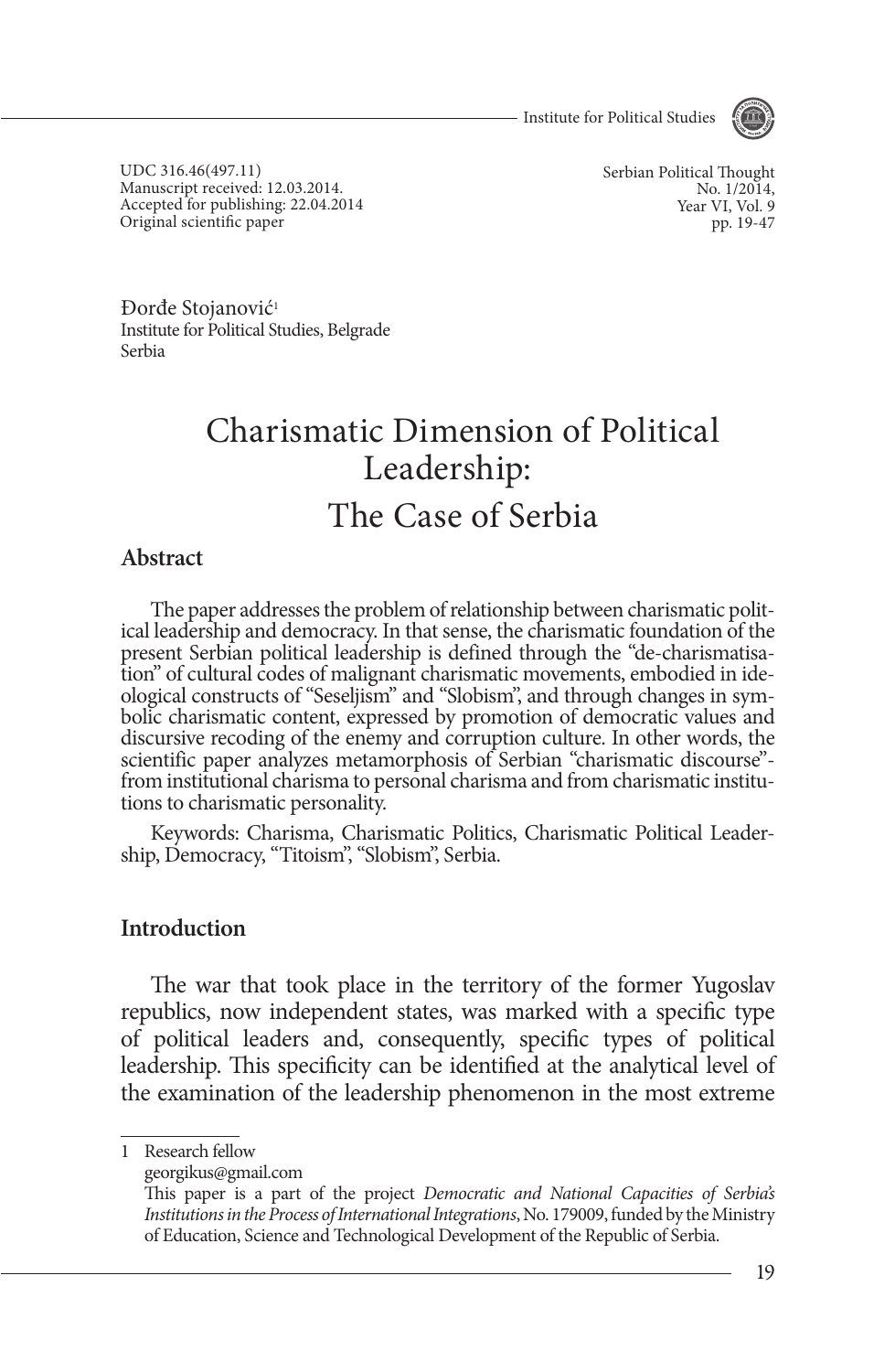social context of crisis- war, seen primarily as the culmination of the set of crisis moments, as well as the level of detection of some new attributes of the political leadership *in genere*. This especially refers to the examination of the concept of charismatic political leadership. If we assume that the ex-Yugoslav political leadership was dominantly charismatic by nature, at least in the case of Slobodan Milosevic and Franjo Tudjman, then the war in the former Yugoslavia can be seen as a unique "collision of charismatic leaders." This does not suggest an *a priori* assessment of "ethical correctness" or "national usefulness" of a "charisma", but alludes to the legitimization of political systems of the warring nation states, at least in the initial moments of their separation and "proto-institutional" (re)constitution of the newly formed states, namely in the case of Serbia and Croatia.

The matter gains importance and complexity with the fact that the new charismas arose under the auspices of an earlier routinized or institutionalized charismatic leadership, the one headed by Josip Broz Tito, and that in the territory of Serbia, a sort of a parallel "war of charismas" was led, which was not as extremely characteristic of the other participants in the conflict. The charismatic leadership of Slobodan Milosevic, on one hand, prevailed over at least one potential charismatic opponent- Vuk Draskovic, and, on the other hand, was "charismatically congenial" with another potential Serbian charismatic, Vojislav Seselj. Is it at all possible for several charismatic groups or movements with different charismatic constructs to exist at the same time, in the same territory, the same social and historical context, and even in one and the same "political pole", i.e. despite the success of a charismatic leader, is it possible for at least one important (opponent or congenial) charismatic leader to exist simultaneously? This implies that the charismatic message is semantically compatible with a given social situation, and that it is affirmatively evaluated by (a part of) social groups, i.e. it is recognized and not considered peculiar or deviant (Friedland, 1964), not at the level of "social pathology", a self-proclaimed charismatic "eccentricity" unconfirmed by a group (socially).

The foregoing implies several analytical concerns, which will not be the main theme of this paper, but their acknowledgment in the beginning is relevant, for they suggest a remarkable complexity in the characterization of charismatic political leadership. Ergo, the analytical focus of this study will actually be, firstly, the metamorphosis of Slobodan Milosevic's charisma from its institutional to its authentic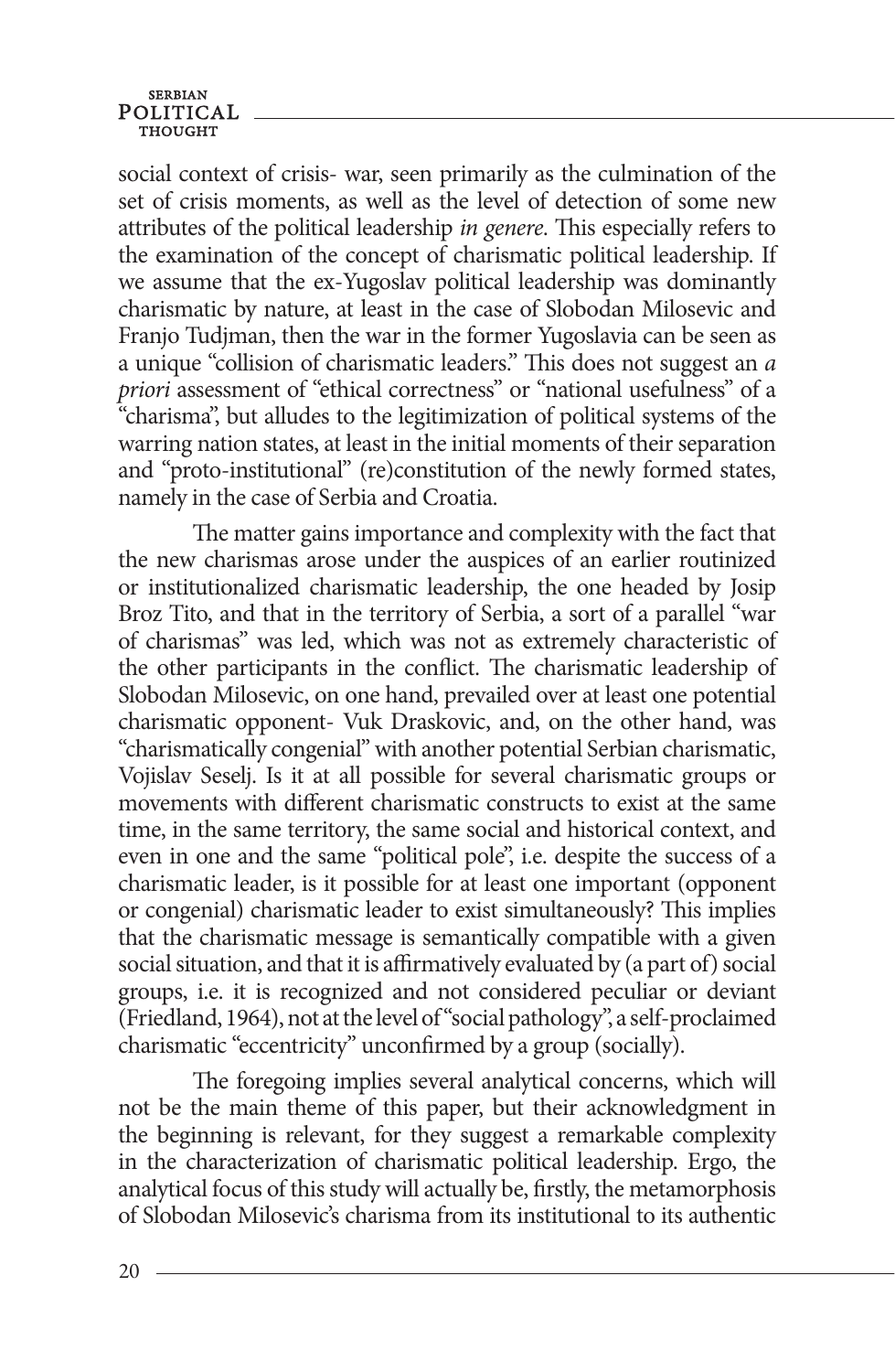version. In other words, whether the charismatic status of Slobodan Milosevic that had emerged in the embrace of the socialist Yugoslavia (institutional charismatic position) was simply "transferred" to a new situation or was it transformed into a new charismatic status (orthodox charismatic position), and if it was transformed, what was the symbolic content of the new charismatic position? Secondly, this paper will additionally deal with the genesis of the charisma of the current democratically elected leadership of the Republic of Serbia, also along the line of distinction and possible transfers between institutional and genuine charisma, i.e. the charismatic process that has been reversed in comparison to the case of Slobodan Milosevic. In other words, is it possible for democratic rituals, ceremonies, symbols and iconographythe democratic cultural matrix, to create space for the metamorphosis of operational and executive political (party) figures in the direction of formulating a charismatic political entity? It is important to stress that this kind of charisma refers to the transmission of the system of charismatic attributes to an individual who occupies a particular institutional position, regardless of his/her individual charismatic potential.

At one level, I believe that the charismatic position of the post-Titoist official and apparatchik Slobodan Milosevic, with its set of institutionalized charismatic attributes, transformed into a personally profiled charisma, but ideological framework of that transformation has never been described well enough analytically, it has always been implied. At another level, my opinion is that charisma is a social relationship that is generated situationally (contextually), and is not a pre-democratic (anachronistic) or anti-democratic phenomenon (associated with, for example, neo-populism or social radicalism), i.e. it has capacity compatible with the democratic cultural algorithm, and with the apparent role in democratically structured systems. Charisma can therefore be interpreted as an ever-present functional principle as well as a fundamental quality of certain democratic institutions. I will also add that for an examination of charismatic leadership the principal analytic point is the initiation of the charismatic leader, and not the peak of his/her political power, because the former represents the zone where his/her charismatic synthetic code (or construct) can be understood as an amalgam of personal, indirectly structural and ideational, value and cultural factors. As suggested above, this certainly does not mean that the peak of political power does not necessarily coincide with the charismatic initiation.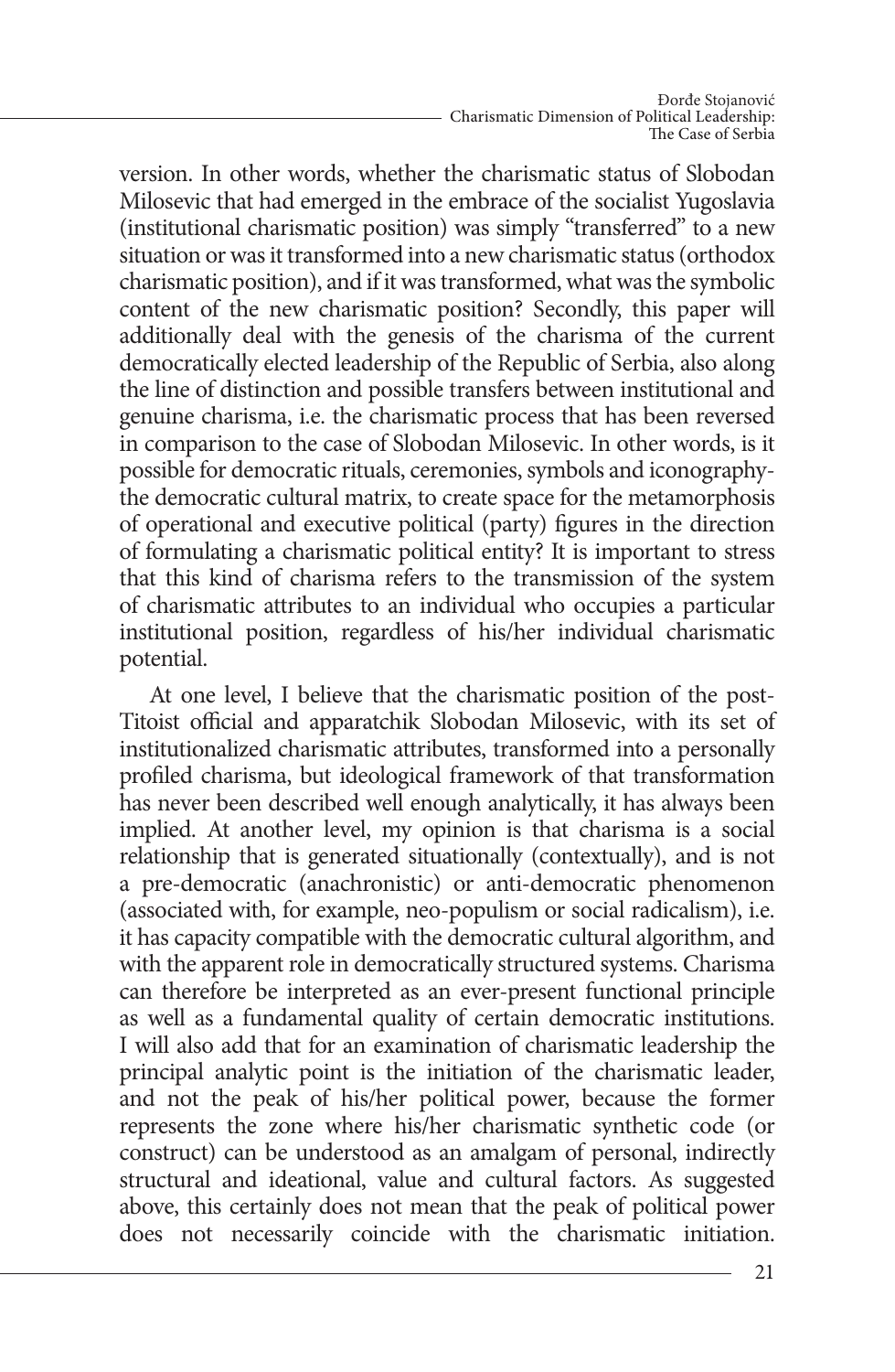# **1. Weber's concept of charismatic political leadership**

Diachronically speaking, the word charisma *(χάρισμα),* the result of St. Paul's semantic innovative intervention in the mid first century AD, is derived from the ancient Greek word *charis (χάρις)* that has a wide range of connotative meanings. Most of that etymological constellation is related to the three levels of meaning of the word "grace": the one referring to personal beauty and charm, the one referring to benevolence or love, and the one referring to a gift or favour "under protection" of an entity with divine attributes (Nida and Louw 1992: 62-68; Spicq 1994: 500-503). Religious denotativity of charisma is, therefore, the product of St Paul's (re)conceptualization, and for him charisma, freed from the Hellenic-Hellenistic-Roman system of reciprocal gift-giving between people and gods, is a clearly differentiated concept in relation to *charis*. In fact, it is a direct result of the particular and concrete actualization of *charis*, that is, divine mercy and grace that includes various attributes (supernatural powers), is manifested in ecstatic behaviour or extraordinary abilities, and is predominantly directed to the benefit of the Christian community, rather than to personal reputation of an individual (Potts 2009: 36, 46). And although it seems that the aforementioned would be enough for certain conclusions in the direction of current perceptions of charisma, still, such an attempt would be quite inadequate and parabolic because the modern concept of charisma cannot be understood without the secular-pragmatic reconceptualization of the phenomenon done by Max Weber.

Weber's understanding of charisma (see Constans 1958; Dow 1978; Eisenstadt 1968; Kim 2004; Smith 2000; Spencer 1973; Tucker 1968; Turner, S. P. and Factor, R. A. 1994; and Wilner, A. R. and Wilner, D. 1965) is different from that encountered in St. Paul in two respects: it is primarily spiritually individualized (it is distanced in relation to "plural" subjectivity of the community), and includes the "horizontal" and "vertical" dimensions of dispersion throughout history and different cultures. According to Weber, charisma is a term that refers to certain personality qualities (not accessible to "ordinary" people), in terms of special endowment with supernatural, superhuman, or ("at least") exceptional powers or qualities that form the basis for treating someone as a leader (Weber [1922] 1978: 241). In its ideal form, it is totally opposed to bureaucratic organization (it is not rational) and is selfdefining and self-limiting (*Ibidem*: 1112). This definition of charisma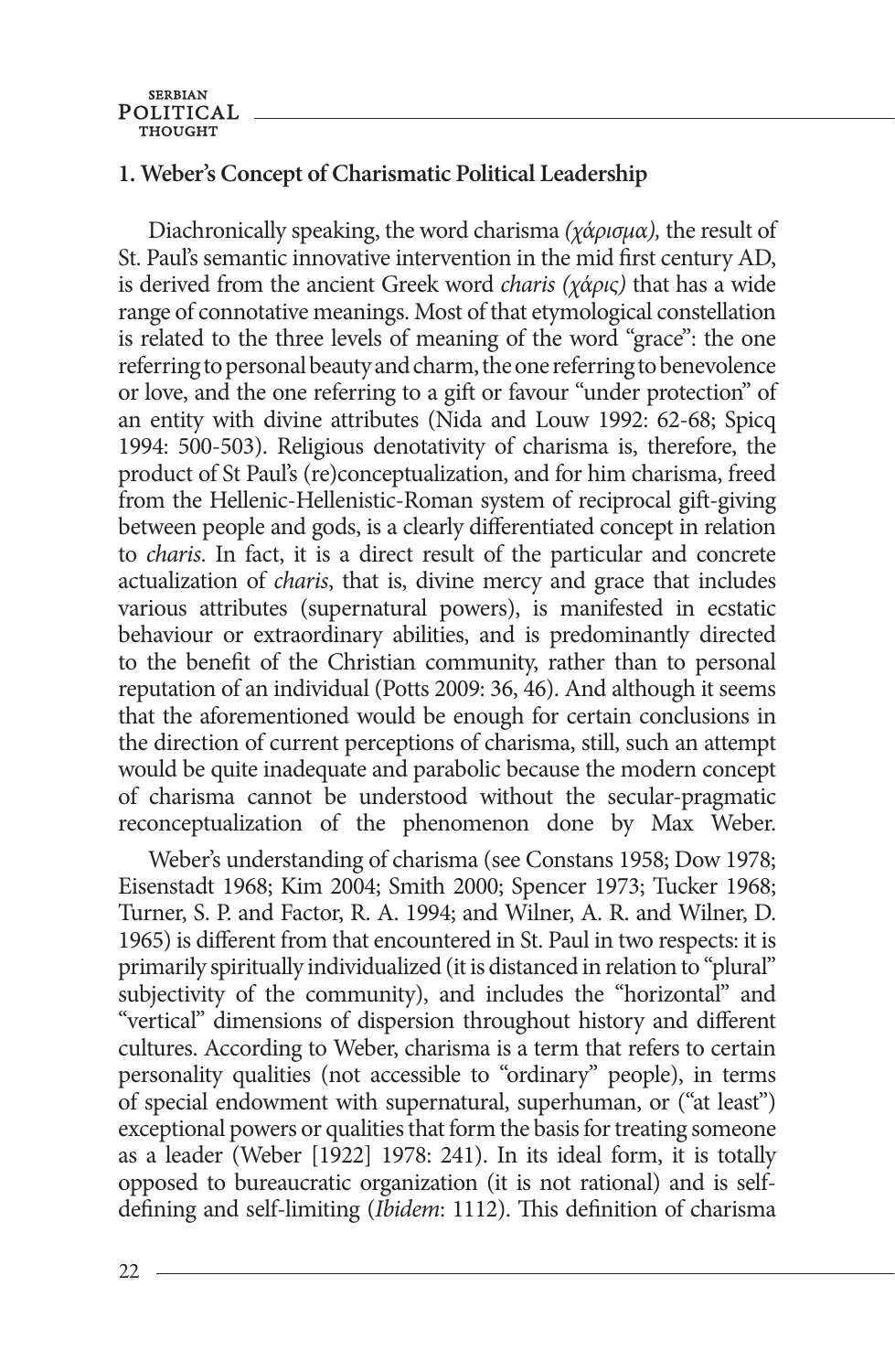does not address the nature and characteristics of charisma, but only states that it is individual and extraordinary. Weber did not limit the use of the concept of charisma to manifestations of the divine, he did not aspire to the essentialist observance of disposal or endowment of an individual with supernatural qualities, what is relevant is the fact that an individual is perceived or defined as someone who possesses these qualities. Consequently, it is someone who does not necessarily believe in his/her divine inspiration, and who, thanks to his/her above average powers imposes himself/herself on his/her environment through extraordinary courage, determination, influence, perspicacity or energy.

One of possible paradoxes in interpreting Weber's idea of charisma is that, on one hand, charisma is clearly a definition of leadership through its psychological and individualized dimensions, and is the result of divine grace that does not require external verification, while, on the other hand, it does not exist at all without social confirmation, that is, it becomes insignificant (*Ibidem*: 241, 242). If we add to it the idea of permanent presence (production) of charismatics and their, proportionally very often unconfirmed charismatic recognition, it creates space for speculation on characteristics of their social validation. In fact, only when the charismatic message is conveyed by the charismatic individual to the social group, we can talk about its significance and importance within the social frame where the authority (power) occurs. In order for real charisma to be understood, that is to be recognized and positioned outside of the bizarre and irrational, it has to be viewed within social context of the charismatic's activity and quality (content) of the charismatic message, that should be "proved" as relevant to the social group in order to be accepted and become the basis for the action, which entails that it must not deviate from the "collective" success determined by the group (Friedland 1964: 25). No less important is the fact, typical for Weber's discourse, that effective and stable political domination, before gaining legitimacy (and supported by a new institutional and legal organization), first needs to be transformed into a certain authentic symbolic system.

In this regard, charismatic politics presupposes the existence of a form of substantial meanings and ethical values, while the existence of conflicting symbolic components, let's say, various charismatic movements, results in competing beliefs for the sake of justifying the establishment of a new order. This indicates that, with Weber,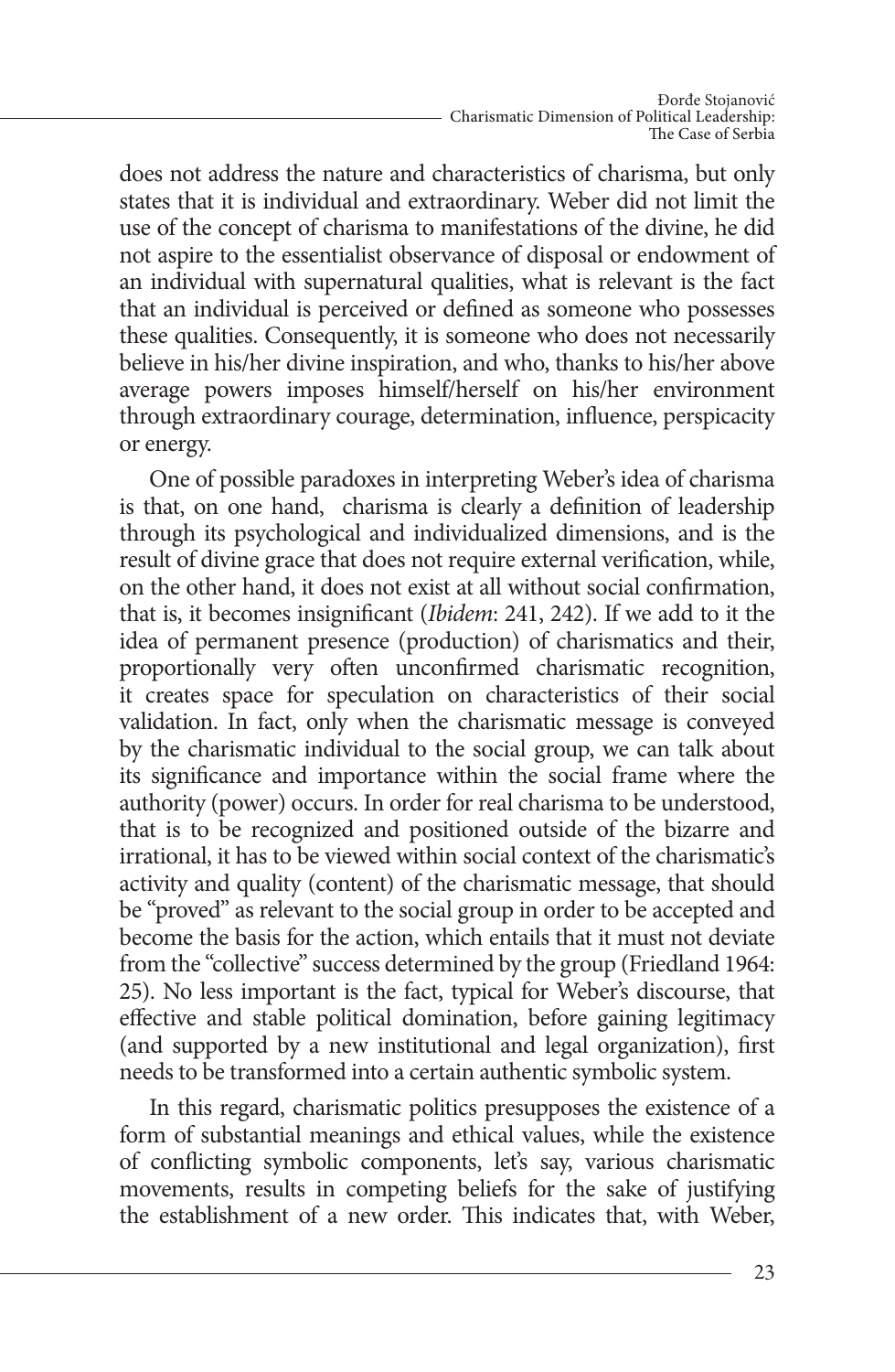charismatic movements are not primarily focused on the realization of economic and political objectives, nor are they charismatic solely due to extraordinary or supernatural qualities of their leaders; what makes them charismatic is actually the struggle over control of the symbolic foundation of authority through creating and recreating the current cultural structures that define good or bad use of power in a particular historical and spatial realities of a some political community (Kalyvas 2002: 79). Charismatic movements, therefore, challenge the core value beliefs and the normative foundation on which the legitimacy of the political and legal system of a particular historical instance are based, before replacing them with their own radicalized version of the institutional and legal organization. Charismatic or charismatics, charismatic individual as well as charismatic movement, survive due to loyalty and authority arising from the mission that is believed or perceived that they embody, and the mission does not necessarily have to be revolutionary, but in most cases is oriented towards inversion of values and dismissal of practices (Weber [1922] 1978: 1117). In this context, for a complete understanding of the phenomenon of charisma, the concept of symbolic politics is also important. Namely, according to Alison Brysk (1995: 561), it can be said of symbolic politics that it includes maintenance or transformation of power relationship through the communication of normative and affective representations, it does not approach to interests as fixed needs, but treats them as narratives on the needs, where participants mobilized through the symbolic can create new political opportunities by discovering, examining and transforming narratives on interests and identities.

By expanding Weber's setting, Edward Shils (1975: 127), who is primarily concerned with the phenomenon of charisma in the field of non-ecclesiastical institutions that are conventionally assumed to be completely devoid of charismatic qualities, defines charisma as the quality of individuals, processes, roles, institutions, symbols and material objects that arises in the supposed connection with the necessary, authentic and "vital" powers, or powers crucial for determination of the order; which can be additionally understood as the primordial or the proto, as the essential order of things that stands in relation to the transcendent order. No society can avoid a certain association with the (Durkheimian oriented) sacred, all of societies hold certain standards of evaluation, rules of conduct and opinions as sacred, and forms of activity, value of individuality, truth, and even professional achievements can be marked by varying degrees of presence of sanctity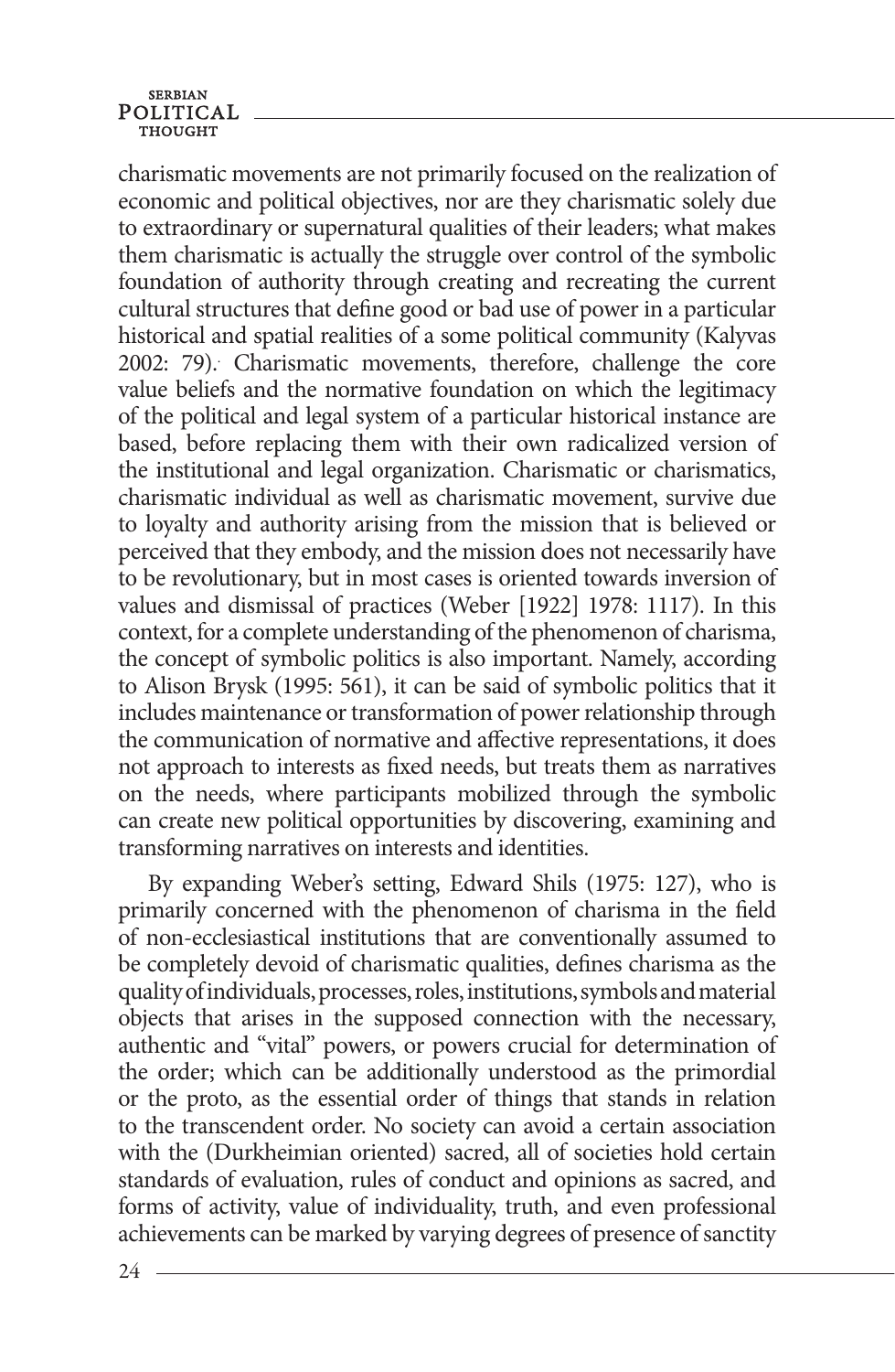or of charisma (Shils 1958: 156). Shils believes that Weber is primarily focused on the observation of charisma in its most concentrated and intense forms (via specific roles, actions and occasions), and that he is completely negatively oriented towards its dispersion, that for him it cannot become an integral element of secular institutionalization (Shils, 1965: 202). Shils starts from the assumption that great power is manifested and self-announced through the power of discovery, creation, maintenance or destruction of the order. Certainly, there is a relationship between the highest authority in a society, embodied by kings, presidents, prime ministers, party secretaries, judges or lawmakers, as holders of the highest earthly power, and a transcendent order. The existence of this order, for the sake of legitimacy, also means a connection with some transcendent powers, that is with something which is far more important than himself/herself, and by: (1) primordial contact with a charismatic person (hereditary kingship); (2) cumulative and continuous traditional insight into (a) the nature of existence, (b) ethical imperatives or (c) prudential considerations disclosed by long-enduring of existence; and (3) the most interesting for this paper, popular sovereignty, the will of those who constitute a particular political community (Ibidem: 205).

For "charismatic politics" it is not, therefore, necessary to be perceived as a God-gifted (self-proclaimed and accepted) individual ("a great man"), but is enough to be charismatically legitimized by a higher, I would say perfected or idealized, order of things. Thus, in the very democracies, as already noted, the source of charismatic legitimation may be the will of people (that is democratic electorate), charisma is transferred and dispersed to the system of roles that make the order (as an expression of the nucleus of power, authority that is "the power of powers"), that is, to affiliation to corporate bodies or institutions. According to Weber, each transposition of charisma into something that can be defined as institutional leads to its transformation, that is routinization (or objectification), pure or personal ("concentrated") charisma enters the process of traditionalization, of rationalization, or the process that combines these two possibilities (Weber [1922] 1978: 246). Routinization thus manifests standardization of a unique contact with the "transcendent" in the everyday life. When it comes to the issue of the succession of charisma, two issues can be noted (Allen 2004: 108-109; Weber [1922] 1978: 246-247): (1) the succession can be solved through traditional mechanisms- (a) revelation, implies selection of oracles or sages, (b) appointment, involves the selection of a new leader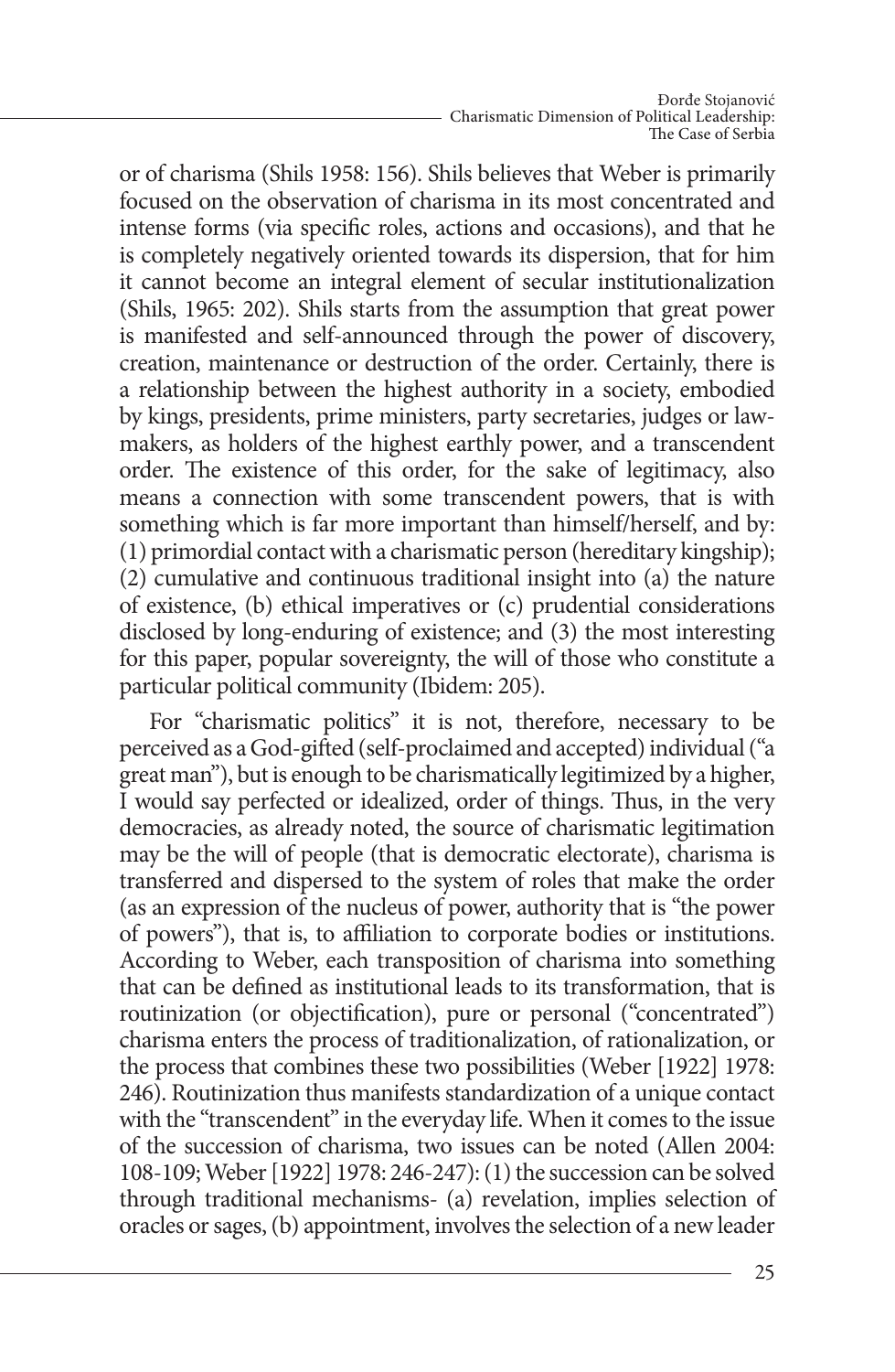# **SERBIAN** POLITICAL

by the charismatic leader before his own death and pursuits, involves finding the person (the charismatic) with a specific set of qualities, and (2) charisma can be depersonalized and transferred to blood relations or a separate institution. Charisma is therefore inherently unstable, from the beginning of its life it is decreasing and is under pressure by material interests, and also transient. When economic and organizational, i.e. structural, issues become prevalent, its reversal into a legal-rational legitimization is initiated. Accordingly, charisma is a quality that characterizes political movements in the early stages of their formation, when the control over masses is implemented, it is displaced to the administrative-bureaucratic routinization (Weber [1922] 1978: 246, 252, 1120): pure extract of charisma exists only in the moment of a charismatic "Big Bang".

Note also in this orientational and conceptual "croquis" of charismatic and charismatics, that Robert J. House and Jane M. Howell divide charismatic leaders into personalized ("bad") charismatic leaders, those characterized by an enhanced need for power, authoritarianism, selfishness, exploitation and disregard for the rights and feelings of others, and socialized ("good") charismatic leaders, those who are in the service of collective interests, willing for two-way communicate, follow the moral standards of followers, support them and respect their rights and feelings (House and Howell 1992: 84), and that as elements of charismatic leadership the following can be defined (Starratt, 1993: 44): (1) vision; (2) understanding of the purpose, identity and mission of groups or institutions and commitment to these; (3) persuasive articulation of the vision and purpose of the institution; (4) routinization of the vision and mission in administrative and organizational structures, services or offices, and institutional procedures; and (5) the use of imagination (imagery), language, stories and symbols related to the institution that is the basis of the message of the charismatic leader. Here, too, should be emphasized that although charisma can be analytically distinguished as a separate form of government, it remains present in other types of authority, that the hallmarks of charisma are subject to change in relation to the transformation of features of the social structure, that is, in relation to contextual angle, a charismatic fully functional in one situation can become completely dysfunctional in another situation (Oommen 1967: 87-88).

For explanatory balance, there are opinions such as Pierre Bourdieu's view that the concept of charisma does not represent anything other than a mere theoretical construct with a function of an apologia or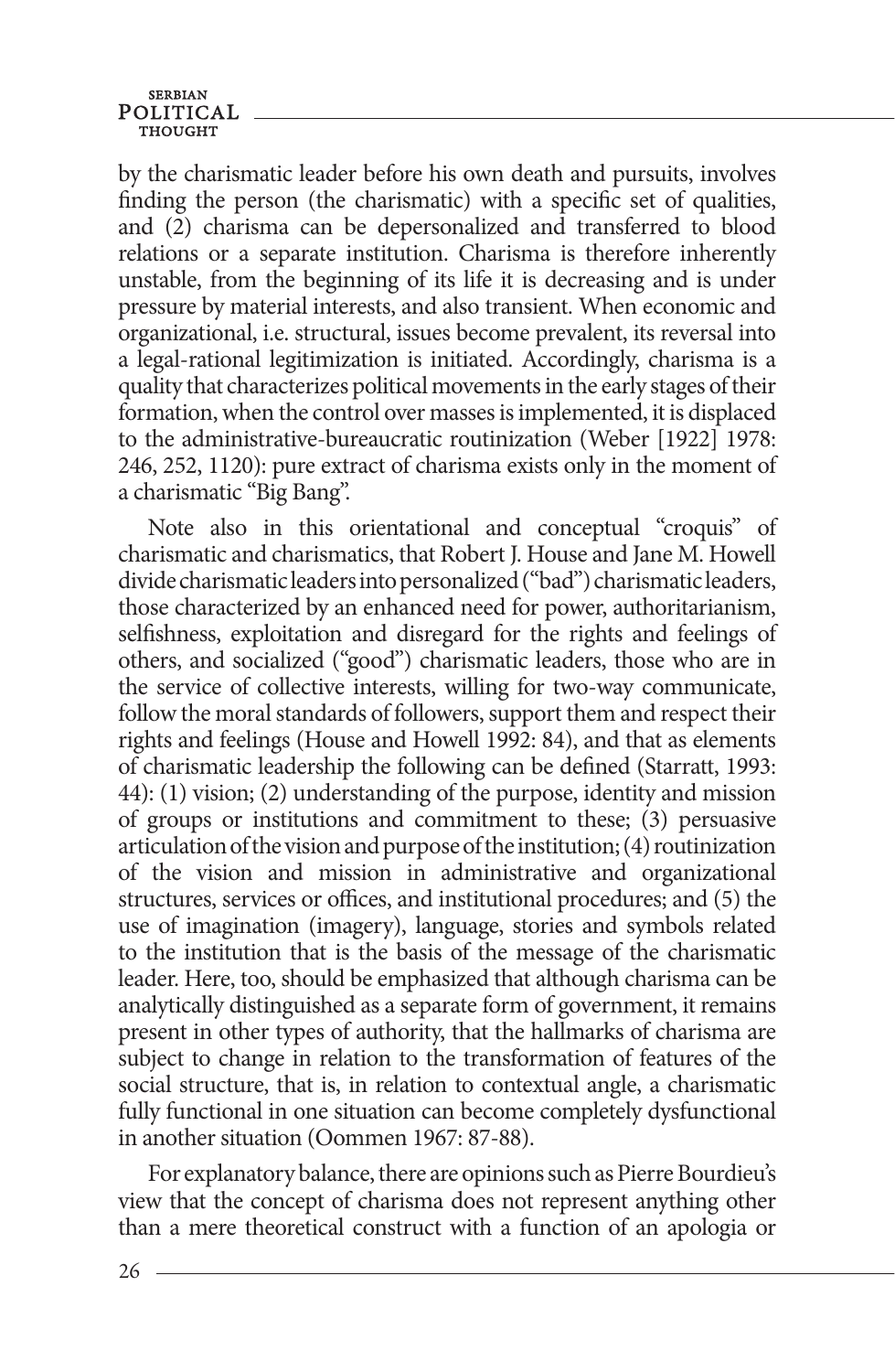justification of certain power relations, and that individual leadership is the result of social influence on an individual, the charismatic leader not being the one who "pulls the strings" but the one who interprets the existing (typically- crisis) situation (Bourdieu 1987: 129-130). According to Carl Friedrich, the explanatory potential of charisma is insignificant, given the fact that in the modern world belief in the transcendent is insufficiently general or intense to be characterized as a foundation for the legitimization of any political leadership (Friedrich 1961: 23), whereas for Anthony Giddens the influence of a charismatic leader "attacks" the regressive side of the personality, which ends with the suppression of independent moral evaluations (Giddens 1985: 305).

Weber's view of charisma implies (Trice, H. M. and Beyer J. M. 1991: 151-152): (1) exceptional qualities of the charismatic leader, (2) a crisis situation (a kind of social disbalance), (3) followers who believe that the charismatic leader is connected with transcendent powers; (4) the existence of certain radical vision and mission, manifested to the followers through emotionally profiled ideas, the expression of some "cultural substance", (5) the existence of the administrative structure and activities for the realization of the charismatic mission, (6) the transfer of charisma to others through rituals, symbols, narratives and other cultural forms, (7) the inclusion of charismatic vision and mission in the oral and written tradition of the organization (potential for building a cult). I would like add some implicit corrective or new elements to the existing ones: (1) clearly visible "analytical corollary", connection of charisma with myths by rewriting the existing ones (interpreting in relation with the charismatic) and creating (the charismatic takes the central role), charisma, therefore, cannot be treated as a universal model free from cultural peculiarity, it is always "passively or actively mythologizing"; (2) for "charismatic politics" a person does not need to be perceived as a God-gifted (self-proclaimed and accepted) individual ("a great man"), but it is enough to legitimize him/her charismatically by direct connections and centrality of his/her position, with a higher, I would say, perfected and idealized order of things, and while in the first case, the mystique is "socially exogenous", in the second one it is "socially endogenous"; (3) charismatic message is always associated with the promotion of certain values that are collectively perceived, and expressed as an autonomous symbolic structure with its own logic at the cultural level, and a narrative of redemption with a structural distinction between good and evil is actually imposed (Smith 2000: 101, 103), a man needs the concept and participation in the symbolic order,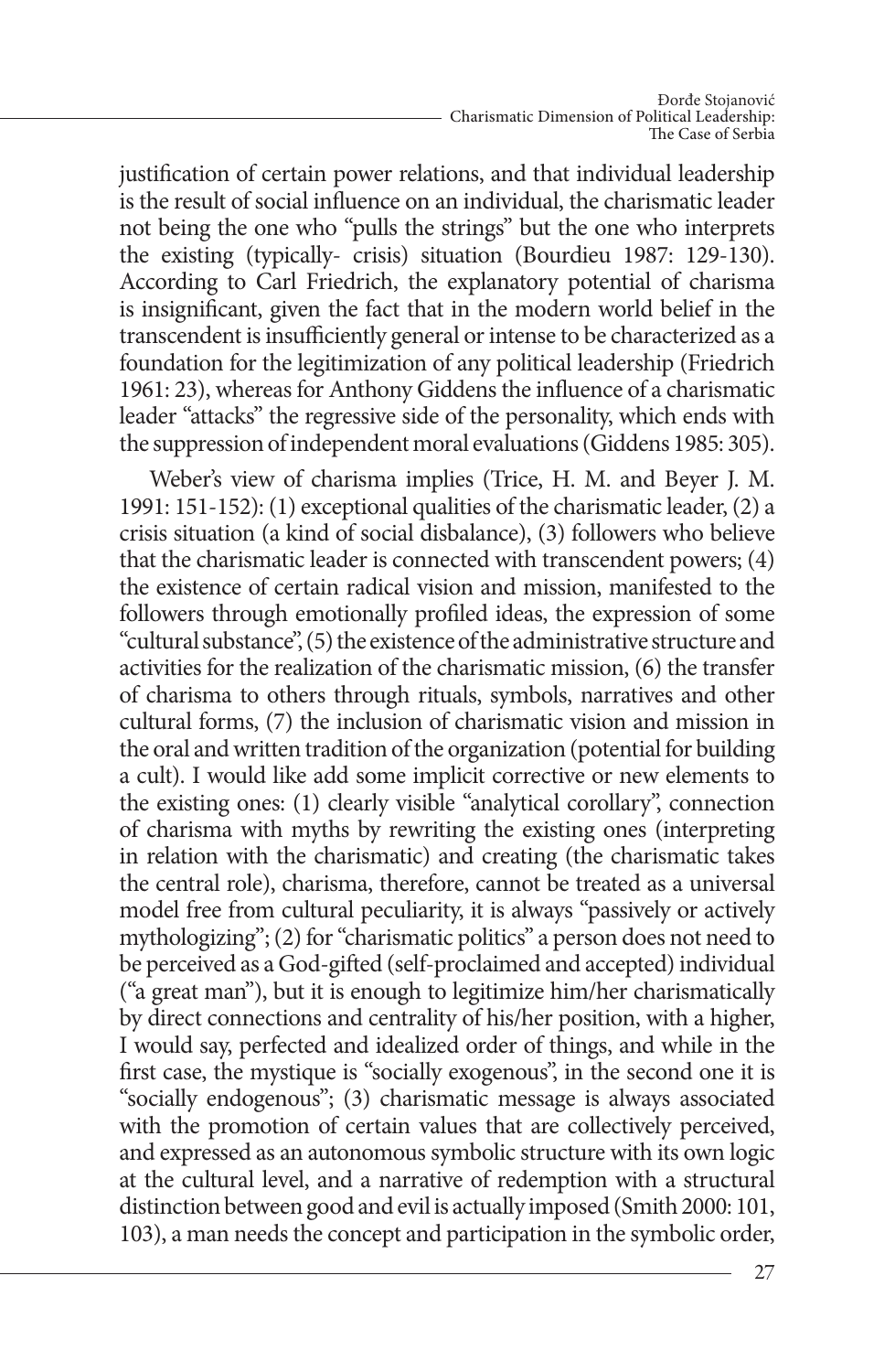# **SERBIAN** POLITICAL

manifested in the idea of a "good society", which results in structural focus on charismatic activities, group symbols and institutions (Eisenstad 1968: XLI), that is the charismatic community is always selfperceived as some kind of moral community that is constantly fighting for a transcendent (ideological) setting; (4) radicalism of a charismatic mission may not necessarily be manifested by the ultra-revolutionary, but it certainly has to be more significant values reprogramming of the society; and (5) there is a separate question to what extent the need of the followers for "charismatic symbolic acknowledgment" may interfere with, alter or compromise their unconditional commitment to "charismatic duty" (once recognized as charismatic, a charismatic should always be charismatic), that is to what extent may self-declared exceptional powers or qualities of charismatic leaders be distorted, altered or affected by the action, which, by default, is interpreted as evidence of their own charismatic eligibility (Bendix 1967: 344).

I believe that Shils unlike Weber finds the sovereign will of people, embodied in democratic elections, automatically qualified as the source of the charismatic, that is I consider that in Shils' works the triadic setting of the charismatic can be registered: (1) "primary" charisma that allows the existence of institutions at the level of the original (proto) social and political integration (this even applies to the institution of civil society) and is oriented towards the transcendent order, that is towards the socially perceived proximity and the nucleus of the highest ("living") power, and, based on it, charismatic attribution of power in large mass societies for the preservation and stabilization of the system itself (with charisma not evenly distributed to the whole society, but with tendency to); (2) "secondary" charisma, a special "charismatic political division", manifested in the need for performers of the transcendent order, representatives of the earthly order, and the people themselves, despite the fact that they need each other for the verification of their own charisma, to participate in the process of constant competition for their "version" of charisma, that is for its position that is not socially petrified but constantly fluctuates to one of the above listed centers of gravity; and (3) "tertiary" charisma that is positioned as an individual charisma, and can be (a) "static or inert" charisma- extracted from the primary charisma, that is from an affiliation to an institution or a role (rank) in an institution, making it socially conserving, or (b) an authentic, Weberian oriented, "dynamic and mobile" individual charisma- that, by the perception of others or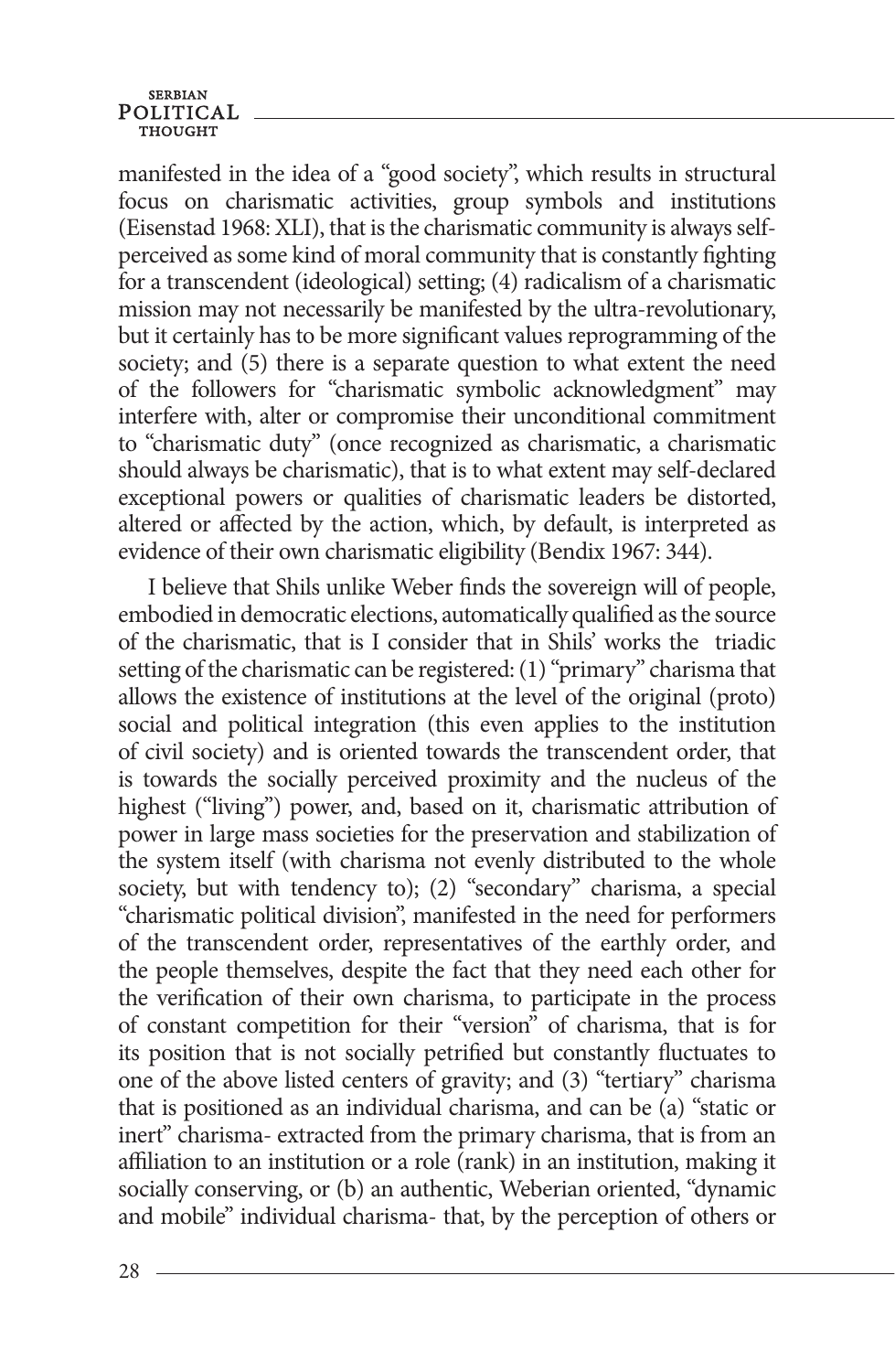self-perception, proclaims connection with the supernatural (divine) or transcendent, with something that can initiate, maintain or destroy something that is formative for human existence, thus ends in the top position that opens up opportunities for the creation of new institutions. It turns out that in a complex democratic situation we can talk about someone who has larger or smaller amount of charisma by a mere act of belonging to a particular institution, position or role he/ she occupies in a particular institution and, regardless of the previous two moments, by his/her declared and accepted charismatic specificity. Institutional ascertainment of charisma certainly does not mean that the "charismatic of charismatics" necessarily obtains characteristics of a progressive and positive historical force in the service of human freedom, while the "charismatic of routinization (or institutions)" represents something retrograde and negative: for charisma, however, it can be said that it is an ever-present historical opportunity that in any case needs to be investigated separately (Bendix 1977: 328-329), and not only and exclusively as a form of resistance to capitalism and bureaucracy (Gerth and Mills 1946a: 72-73).

# **2. Antebellum- Yugoslavia- Institutionalized Charismatic Code of Josip Broz Tito**

Slobodan Milosevic was one of the bearers of the institutionalized charisma of Josip Broz Tito. It can be said of Josip Broz Tito that at the beginning of his rule from 1941 to 1948, he was a part of Stalin's institutionalized charisma (Kuljic 1995: 63) with elements of a revolutionary war commander's charisma. This suggests the possibility that the institutionalization of charisma may have supranational, international features, especially if certain international institutions (the Comintern, later Cominform, i.e. Informbureau) stand behind it. The phenomenon gains further momentum with the advent to power of a charismatic who was "institutionalized" in this way. At the same time, Stalin's charisma directly resulted from the "divinization" of Lenin and the "canonization" of his works as the chief means of the succession struggle and the subsequent political disputes of his direct (closest) followers, among whom, more broadly, non-Soviet communist leaders can also be included.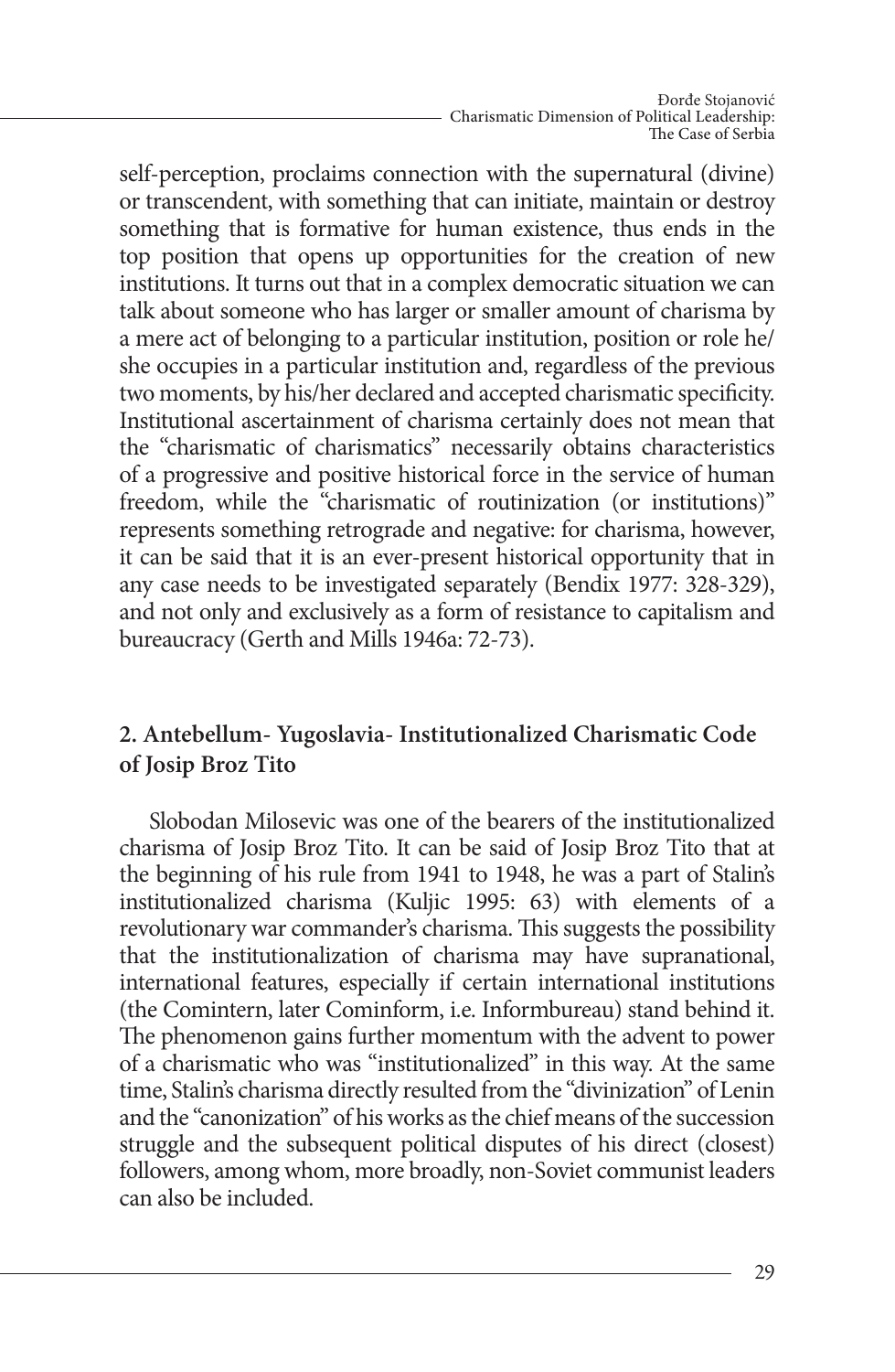In the second phase, from 1949 until the death of Josip Broz Tito in 1980, his authority was marked by the creation of a distinct personal charisma and a parallel construction of a personality cult (*Loc. Cit.*). The turning point, the sign of a genuine charismatic leader was his "big No" to the Informbureau as a concentrated symbolic-ideological charismatic code, it is the point of "charismatic epiphany", "inaugural charismatic promotion" from which he will emerge as an orthodox charismatic leader, definitely dissociating his charismatic position in comparison to other war heroes and global carriers of the ideas of socialism, with a clear general acknowledgment of charisma, decoding of charismatic codes or a designation by close associates and "class-national" plebiscitary approval. Thus, at the Fifth Congress of the Communist Party of Yugoslavia, Josip Broz said (according to Stanojevic and Markovic 1981: 294): "I, comrades, here underline that the Communist Party of Yugoslavia has also honorably performed its historical mission to date and it will, I am deeply convinced, perform it in future by means of its victory in the construction of socialism in our country, and that it will, by its firmness and unity, its unwavering loyalty to learnings of Marx-Engels-Lenin in action, prove that it has not strayed from the path of these learnings." In any case, the existence of a charismatic movement before the appearance of charismatic leadership, in this case the movement with clearly accepted Stalin's charisma, usually results in a schism (Tucker 1968: 738), schism to those who accept the charismatic leader, that is, followers of the newly created charisma of Josip Broz Tito, and those who do not accept the charismatic leader, that is, those who remained loyal to Stalin's charismatic authority. His messiahship thus received an integral, "triune" form, it absorbed: (1) the salvation from the suffering by the hands of Nazi Germany and traitors; (2) the salvation from the "Stalinist scourge"; (3) the salvation from "immanent" injustice of life and the world. Each of the constituent elements had a clear setting of evil against which it fought.

From that moment on, Josip Broz Tito, will record various political moves ("miracles") to his "charismatic account", as links of his "charismatic continuity and credibility", the most prominent one (in addition to the introduction of the concepts of workers' self management, associated labor and market socialism, and the most important lesson of the "Titoist agathology": brotherhood and unity) being the position of the most important political figure of the first Conference of Non-Aligned heads of state and government held in Belgrade in 1961. In this regard, his charismatic qualifications were also shown in the plane of completely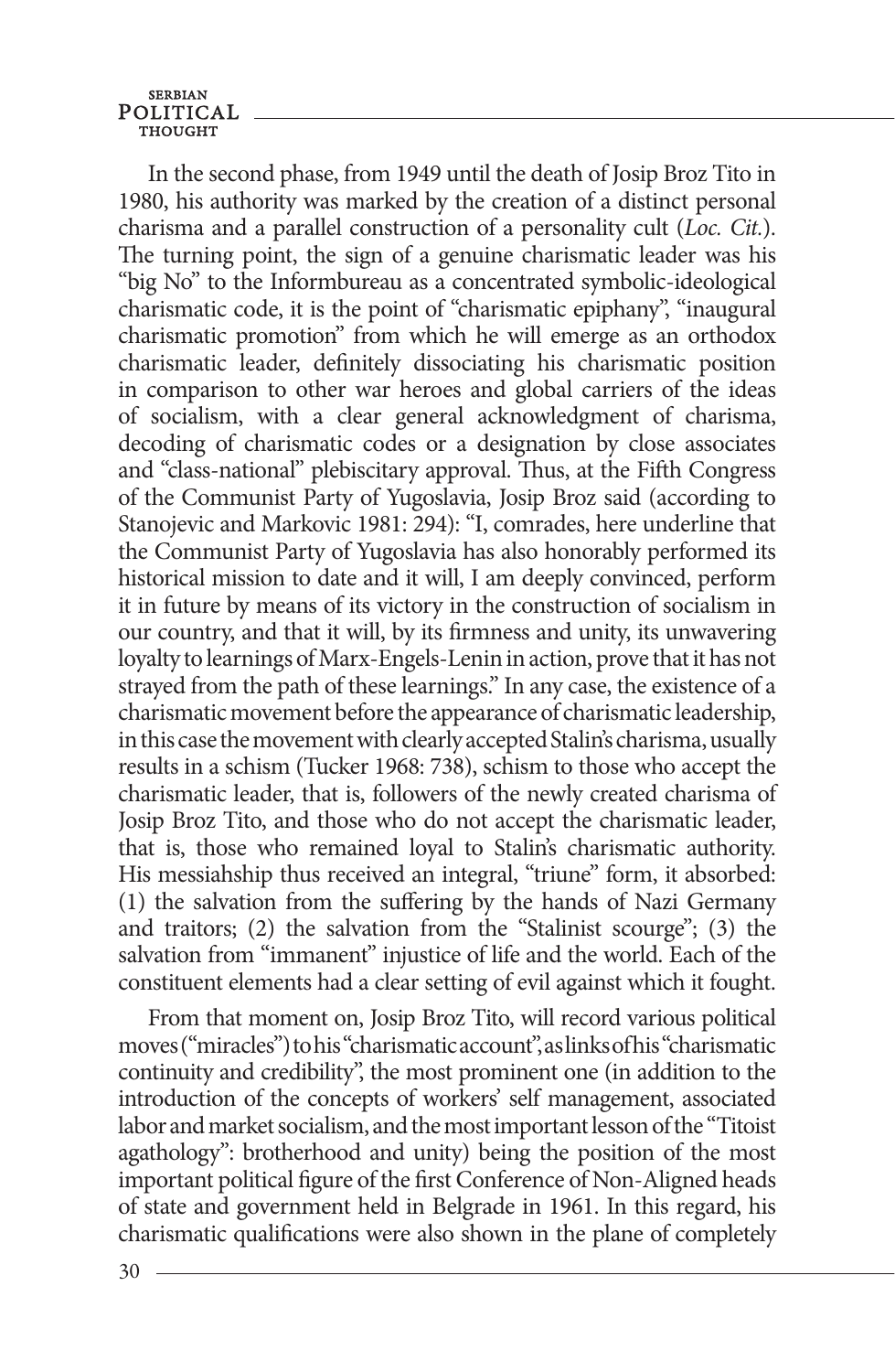"authentic" Titoist interpretation of the transcendent communistsocialist ideal of salvation or redemption. Titoism was marked by certain moral imperatives, determinism, urgency, conceptual inclusivity (answer to all questions) and social exclusivity (its acceptance signified its elitist positioning), thus representing the "only way" to the specific method of transformation (Lalich 2004: 226). That "authenticity", Tito's *qualitas occulta*, will be his particular mark of giftedness, it will in the best possible way reflect his mystical knowledge of the "higher" transcendent set of values, the proto operational principles of the world, and will be, at regular intervals, time and again, "served" to his followers as a new confirmation ("palingenesis") of his charismatic talents ("proskynesis" of his followers was never questioned), to the point where the existence of followers is equated to the existence of a beloved leader.

Charismatic-cult omnipresence, omnipotence and omniscience of Josip Broz Tito was, of course, accompanied by the omnicontrol of the totality of formal structures that were created in the way he wanted and that existed only up to the moment he wanted. The League of Communists of Yugoslavia- SKJ (i.e. the Communist Party of Yugoslavia- CPY) as an institutional constant of the regime was standardized so that Josip Broz Tito could always do whatever he wanted; improvisation was the only organizational standard. Although he controlled everything, he was not subject to any control, no one could limit Josip Broz Tito, neither the party, nor the elite stratum of his closest "associates". After all, the party functioning coincides with the definition of the cult given by Janja Lalich according to which a cult, either as a sharply bounded social group or a diffusely bounded social movement is characterized by shared commitment to a charismatic leader, that is a certain transcendent ideology (not always religious in nature) and a high level of personal commitment from its members in words and deeds (Lalich 2004: 5).

I believe that the institutionalization of the charisma of Josip Broz Tito, its transfer into organizational and administrative structure and institutional procedures, its clicheization in the everyday life, was followed by two processes. On the one hand, it essentially marked the fall of intensity of his personal charisma, by the fact that the whole combination of operations and actions had to be transferred to certain institutions that were difficult to control directly, the entire system was viewed through the lens of instrumental rationality: it became bureaucratized. On the other hand, the process of objectification, raising of charisma to the level of impersonality and abstraction (Friedrich

31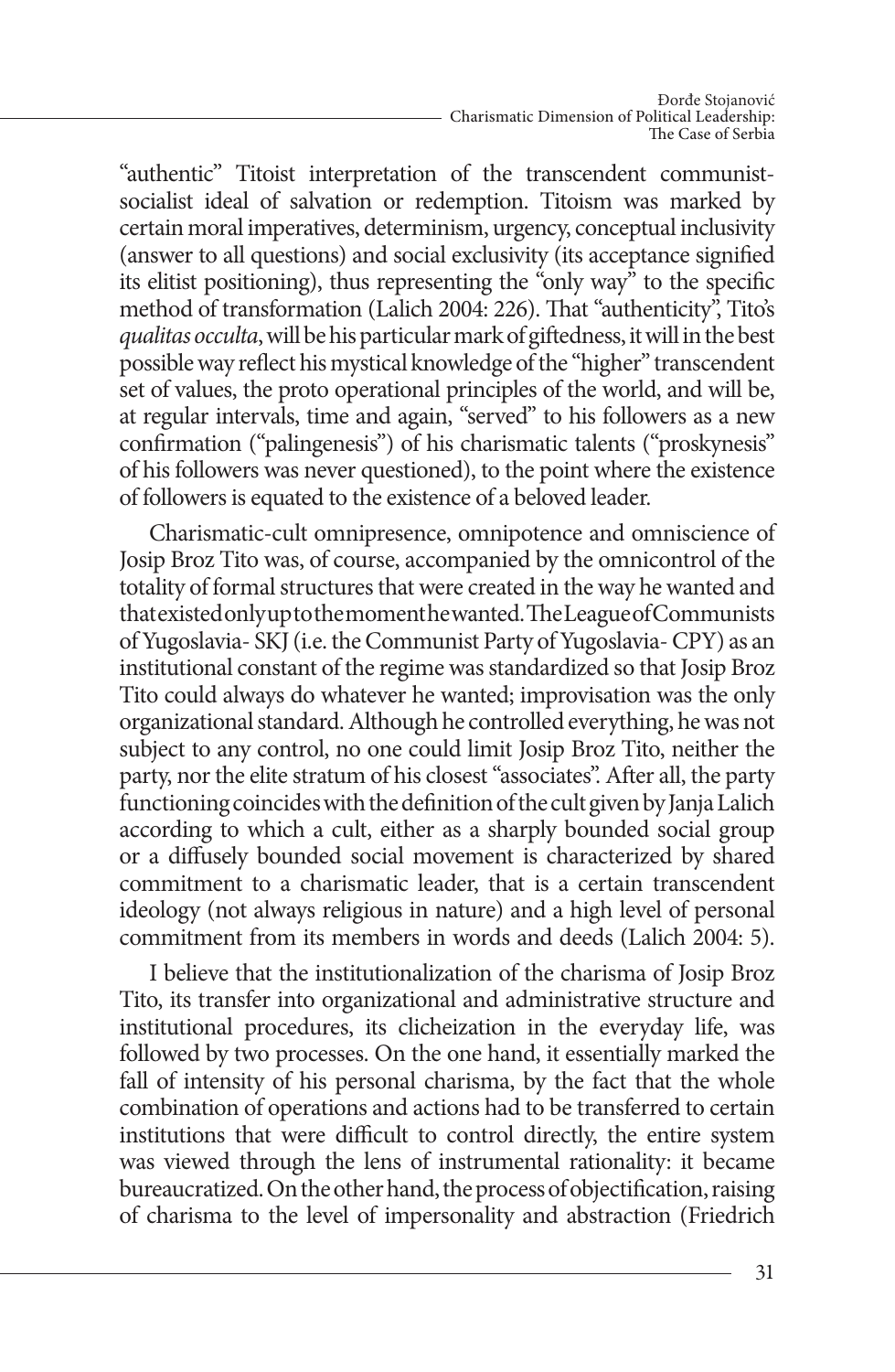1961: 13), also included the recruitment of a range of hierarchized party "managers" who were at the forefront of all major economic as well as public institutions, and not only had the institutionalized charisma at their disposal, but were also sorted in relation to their proximity to the charismatic center- Josip Broz Tito. It was possible therefore to compensate or strengthen the institutional position by frequency of contacts with the charismatic leader, where the transfer of charisma was "immediate". In this sense, mere act of photography with the "beloved President," was a "magical" social act treated as a reference *par excellence*. Demagogic-apologetic narratives were imposed as the structural quality of public action, formal loyalty and servility to the undisputed party and the leader were positioned as a higher duty and a moral imperative. On the one hand the system of "cadre-cratic" benefits was built on that loyalty: it was implicit that each ideological zeal had its counterpart or "price" in status, while, on the other hand, the whole "code of desirable social immorality" was built, embodied in denunciations, scheming, foisting and stealing of public property. The logic by which the whole charismatic system in itself is an expression of an authentic Marxist-Leninist critique of the entire reality has resulted in that only public panegyrists could be treated as of legitimate value, while the very official criticism had a hallmark of a strictly supervised small ideological play of "straying from the right path". Criticizing the criticque meant being automatically classified into the ranks of an "evil enemy".

As already suggested, in the case of the matter of the succession of charisma two problems may be identified (Allen 2004: 108-109; Weber [1922] 1978: 246-249): (1) it may be solved through traditional mechanisms- (a) revelation, implies the selection of a charismatic by oracles or sages, (b) appointment, involves the selection of a new leader by the charismatic leader before his own death, and (c) search, involves finding the person (a charismatic) with a specific set of traits; and (2) *through the depersonalization* of charisma and its transfer on the principle of kinship, or to a separate institution. In the former Yugoslavia, the entire system was operated in such a way that the issue of charismatic succession was permanently postponed so that the cult of Josip Broz Tito was tendentiously built during his life. This process was set so that his mystical eruditeness, monumentality and deification, manifested in various "hagiographic" writings, were not taken as optional guidelines but as a duty, it was presumed that his prospective successor will have to apply Tito's revolutionary ideological postulates. In that sense, mandates for supporting party and state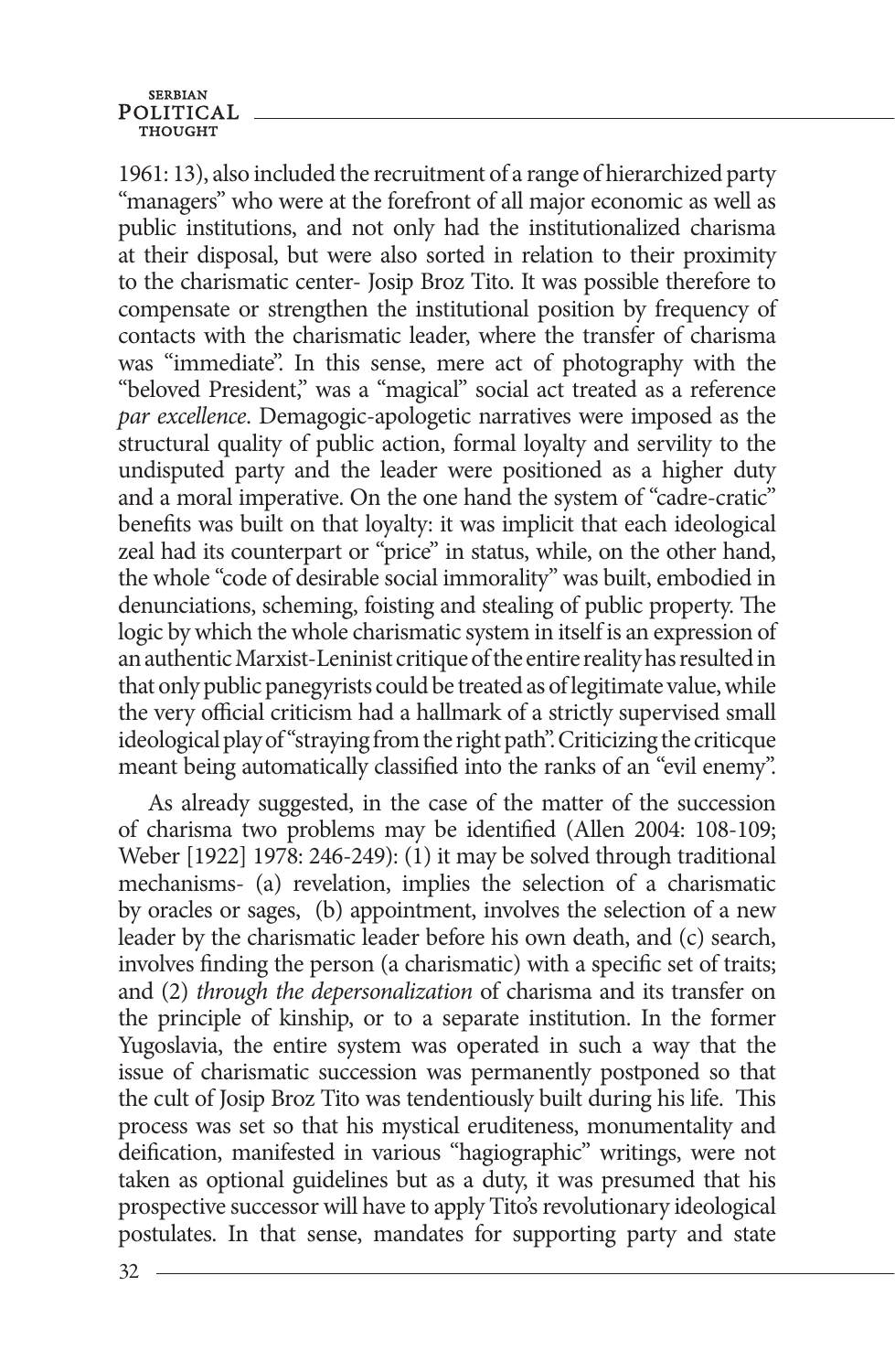functions were constrained, the emergence of new of charisma had to be obstructed. Tito's "totemization", monuments across the city, city names, photographs in schools and public institutions, it culminated even in pop-art iconography (t-shirts, badges, dishes and the rest of kitsch production).

The posthumous state of affairs in terms of "indisturbability" of the charisma of Josip Broz Tito was expressed in the most obvious and pregnant way by the worn-out maxim of the public discourse of the time: "After Tito comes Tito". More or less, if we assume that there is a difference between ideologized bureaucracy as a result of charismatic routinization, and neutral bureaucracy, positioned as an element in legal-rational orders within a democratic (pluralistic) power structure (Constans 1958: 400-401), my opinion is that the whole combination of succession activity was set up to displace the charisma to the level of the Yugoslav bureaucracy, with the "spirit" of Josip Broz Tito as the "personalized social and integrative content of the fragile multi-ethnic unity" (Kuljic 2009: 330). However, that non-Weberian bureaucracy torn between the level of normative prescription and the level of means-end, as features of everyday life, oriented towards itself and not enough (or nearly at all) bounded, charismatic bureaucracy as a ruling class, not only did it not accept its programmed charismatic status, but it played a key role in the breakup of Yugoslavia.

# **3. Metamorphosis of Serbian "Charismatic Discourse"- From Institutional Charisma to personal charisma and from charismatic institutions to charismatic personality**

Slobodan Milosevic, born on 20 August 1940 in Pozarevac, was, as previously mentioned, one of the members of an elite stratum of the "charismatic bureaucratic class" of the former Yugoslavia. His personal qualities were not the crucial moment that would qualify him as a charismatic leader, which proves the fact that the personal traits alone, abstracted from the social and political context and personal strategies, are not a decisive factor of the charismatic "enthronement" (Smith 2000: 105; Pappas 2005: 194). After all, some of his moves, such as personal risk-taking that will be identified later in the text, can be treated as a consequence of his "moderate" disposal of certain qualities and behaviour characteristic of a charismatic leader (Riggio and Riggio 2008: 38). He was not too good an orator, nor was he bestowed with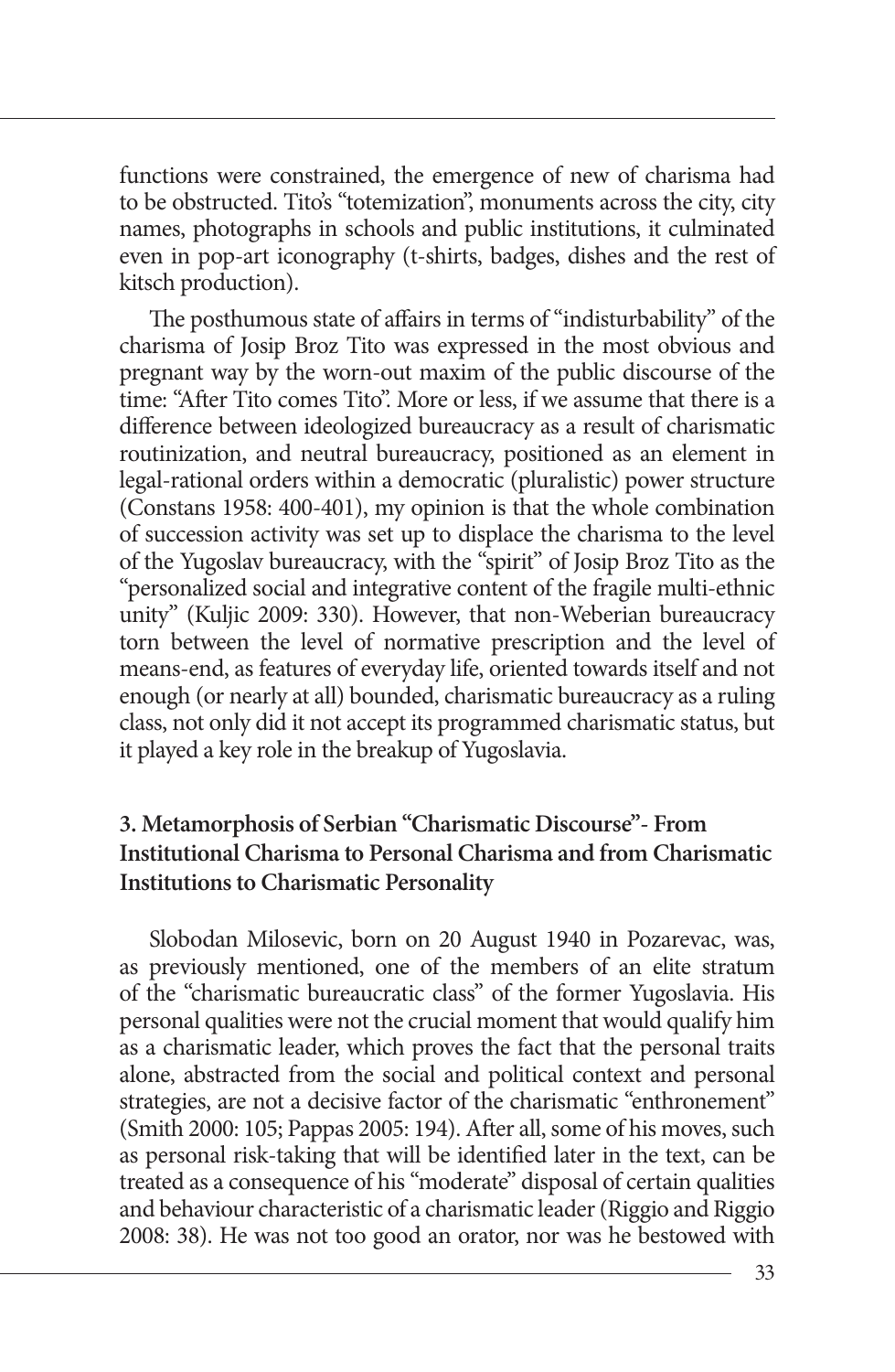charm or a sense of humour (LeBor, A. 2004: 30), but he had a sense of fabricated partisan determination and vigor, and also rigor, dishonesty and stubbornness of an archetypal party apparatchik (he had become a member of the Communist Party of Yugoslavia in January 1959).

The metamorphosis of Slobodan Milosevic, his charismatic initiation from a standard overly ambitious party "practitioner" to a charismatic leader took place in April 1987 after his famous line spoken in Kosovo Polje: "No one can beat you," which would represent his version of Tito's "big No," his own concentrated symbolic-ideological charismatic code. Kosovo Polje is a town and a geographical area of the Autonomous Province of Kosovo, referred to as the site of the Battle of Kosovo, that resulted in the loss of the medieval Serbian state and fall into slavery under the Ottoman Empire for a period of five hundred years. The myth of Kosovo was constructed around this historical event, and in addition to the myth of Saint Sava, it makes an extremely important, formative instance of the Serbian identity. In order to fully understand the profile of the swift political career of Slobodan Milosevic, we should note that in 1983 he became involved in politics professionally, that in 1984 he became the Head of the City Committee of the League of Communists of Belgrade, and that in 1986 he became the Chairman of the Central Committee of the League of Communists of Serbia. Before his "crucial charismatic turning point", the most important moment of Serbian political life was the Memorandum of the Serbian Academy of Sciences and Arts published by Vecernje novosti in two parts on 25 and 26 September 1986, and it is considered a strategic act of Serbian intellectuals. Pursuant to the Memorandum, the base of the Yugoslav social crisis was located in the irresponsible and nationalist-tinged politics of the leaders of the Yugoslav communists, especially Edvard Kardelj and Josip Broz Tito (Memorandum Srpske akademije nauka i umetnosti 1986: 20), which resulted in the preferential treatment of Slovenian and Croatian national interests and had represented a continuation of the Comminterian fight against the alleged Serbian hegemony over other "Yugoslav" nations (*Ibidem*: 18).

To this should be added decisions from the Constitution of 1974 that reduced the jurisdiction of Serbia to its territory without provinces, assigning a pseudo-republic status to the provinces of Kosovo and Vojvodina. This means that: "In order to satisfy the legitimate interests of Serbia the revision of the constitution inevitably arises. The autonomous provinces must become real integral parts of the Republic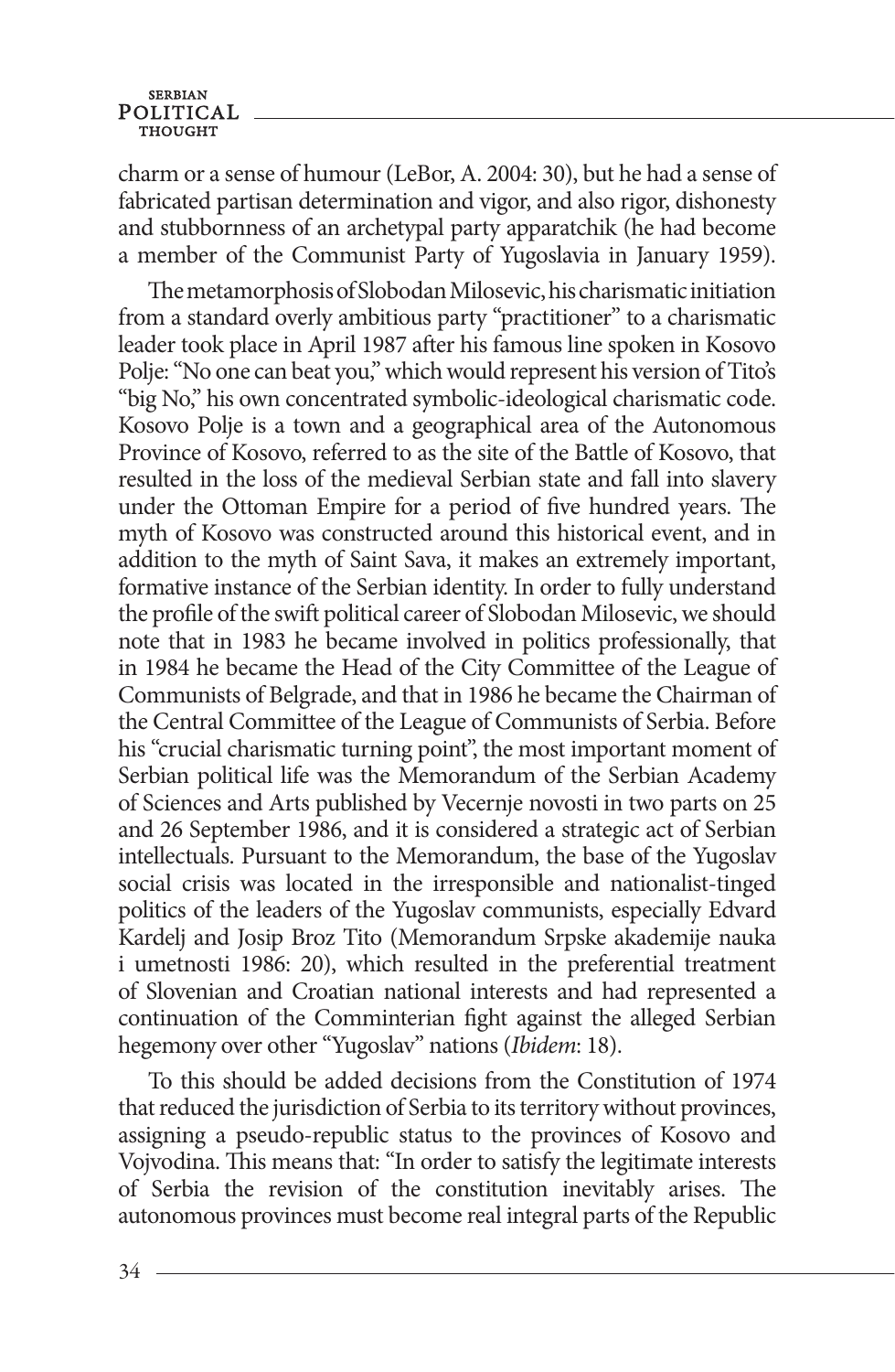of Serbia, by giving them the degree of autonomy that does not violate the integrity of the Republic and facilitating achievement of the general interests of the wider community (*Ibidem*: 31). The Memorandum states that the Kosovo Serbs had been subject to a genocide (*Ibidem*: 18), that resulted in a mass exodus of more than 200 000 Serbs during the postwar period (*Ibidem*: 24). The Memorandum ends with an observation that a solution to this situation should be sought within the principles of AVNOJ but that "Serbia must reckon with the fact that it depends not only on her, that others may have some other alternatives (Ibidem: 31)", and that "because of that it has been set a task of seeing its economic and national interests clearly so that it would not be surprised by events" (*Ibidem*: 31-32).

After the "crucial charismatic turning point" political moves aimed at consolidation of power occurred at an astronomical speed. Slobodan Milosevic acquired full control of the Serbian Communist Party, emerging victorious in the duel with Dragisa Pavlovic, the leader of the Belgrade party organization, and annihilating his political mentor Ivan Stambolic, the President of Serbia. These were followed by solidarity rallies in Vojvodina that turned into a public manifestation of discontent with local elites and acclamation of the charismatic politics of Slobodan Milosevic, and the rally of Brotherhood and Unity held in November 1988, that, according to Susan Woodward, by leaving room for a liberal, Europeanist and pro-Yugoslav option (Woodward 1995: 97), brought together a wide range of nationalists of all strata, ranging from communists and anticommunists, skilled and semiskilled workers, police, junior officers of the Yugoslav People's Army of predominantly Serbian nationality, anti-Titoist victims of various purges, country people and local party bosses (*Ibidem*: 92-93). The following year, on 28 March 1989 in Belgrade, the amendments to the Constitution of Serbia were adopted, that stripped the provinces of the veto power over constitutional changes in Serbia and part of the legislative, administrative and judicial functions, including control of the police, education, economic policy and the choice of an official language. The constitutional amendments were accompanied by conflicts of Albanians with the police that killed 22 protesters and 2 policemen in Kosovo.

Although the events "of the charismatic apparition of Slobodan Milosevic" in Kosovo Polje can be evaluated as a product of chance, as the absence of awakened charismatic self-promotion, they were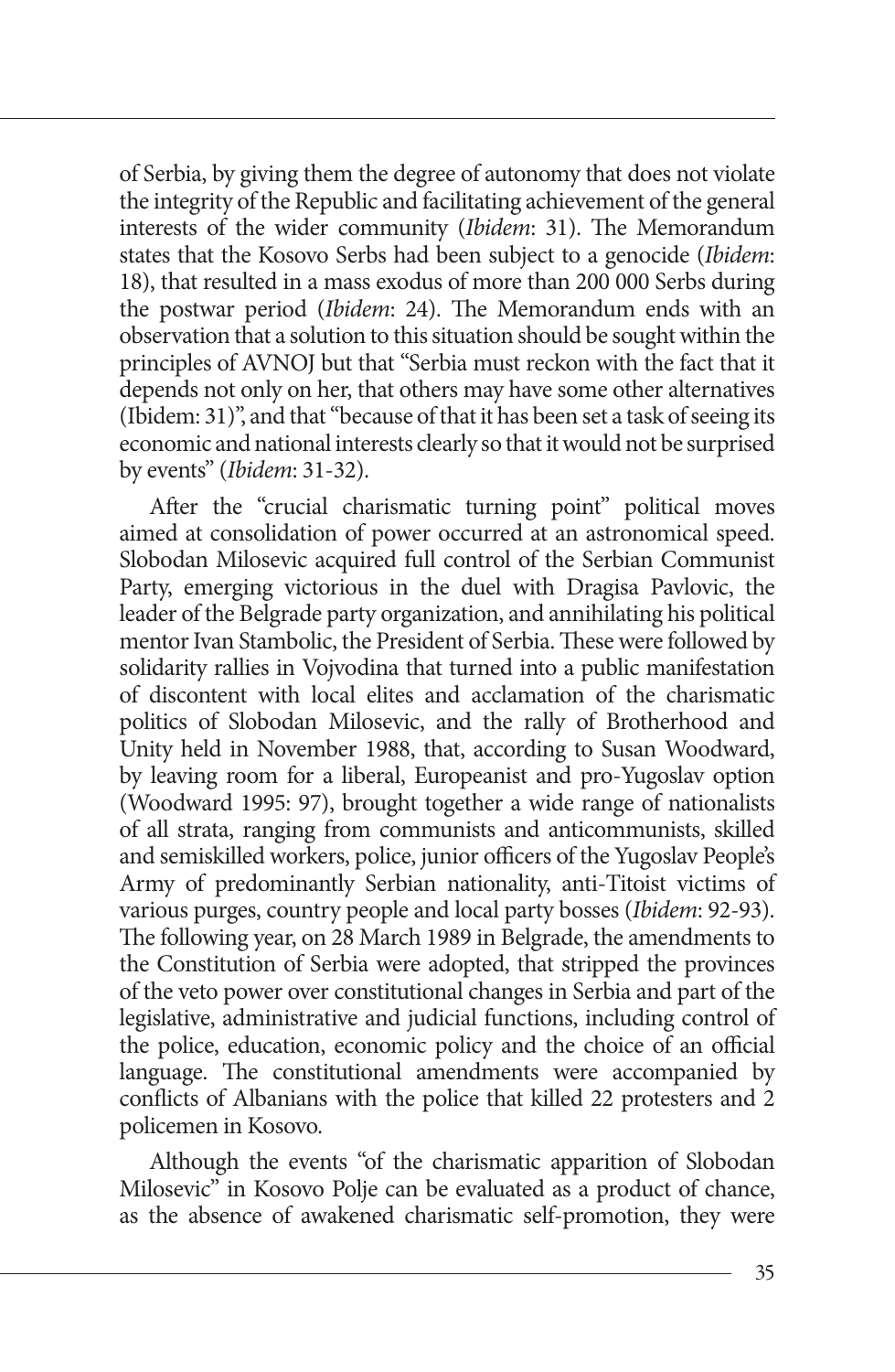perceived as a higher transcendental turn that determined his true charismatic habitus. The symbolic context was more than indicative: where the suffering of the Serbian people began in 1389, a revelation also occurred: the inauguration of a new Serbian messiah. Salvation was finally offered to the Serbian people, along with the simultaneous process of divinization of Slobodan Milosevic and the demonization of all those forces that opposed his political project. Although at the beginning of his political career he was more a communist operative, Slobodan Milosevic slowly started to become a charismatic tribune, his charismatic rhetoric not only able to rule emotions of the masses, but also the masses. Here his ability of public simulation of all dimensions of the charismatic leadership should certainly be pointed out, from the manifestation of extraordinary giftedness of the leader to unconditional devotion, worshipping of followers, full occupation of all communication channels, that is, the mass media, so that no one can escape the charismatically programmed message (Bendix 1967: 348; Pappas 2005: 204). Although "media hagiographies" can be a double-edged sword, as they can initiate strategies for their avoidance by end consumers, they still remain an exceptionally powerful tool for validation and affirmation of high charismatic results even without the existence of miracles. Slobodan Milosevic confirmed the ability of the functioning of charisma under circumstances of high media manipulation. His charismatic credibility was consistently built and/ or renovated by forcing testimonies of his extraordinary achievements and by projecting his own steadfastness into the promoted charismatic mission (Bendix 1967: 349), that is, even when media manipulation became a factor of disruption of his charismatic credibility, his charisma survived thanks to the formed charismatic relationships (*Loc. cit.*)

With this in mind, the last part of this paper will be dedicated to the "charismatic breviary" of Slobodan Milosevic (1989), his book *Godine raspleta (The Years of Unraveling)*. Leaving aside the position of Aleksa Djilas that it argues for narrow intellectual horizons and limited vocabulary of its author (Djilas 1993: 81), in my opinion its "martyric" simplicity and terseness, rituality in the construction of sentences and oscillating rhythm of the text and platitudes is the perfect stylistic backdrop for a "classic" charismatic narrative. It finally confirms that the charismatic "Slobism" was a specific abstruse ideological blend, a complement of Titoism with national elements; the ideals of equality, non-alignment, market socialism, avant-garde, equality, principles of AVNOJ, class justice and anti-bureaucratic revolution were adjusted or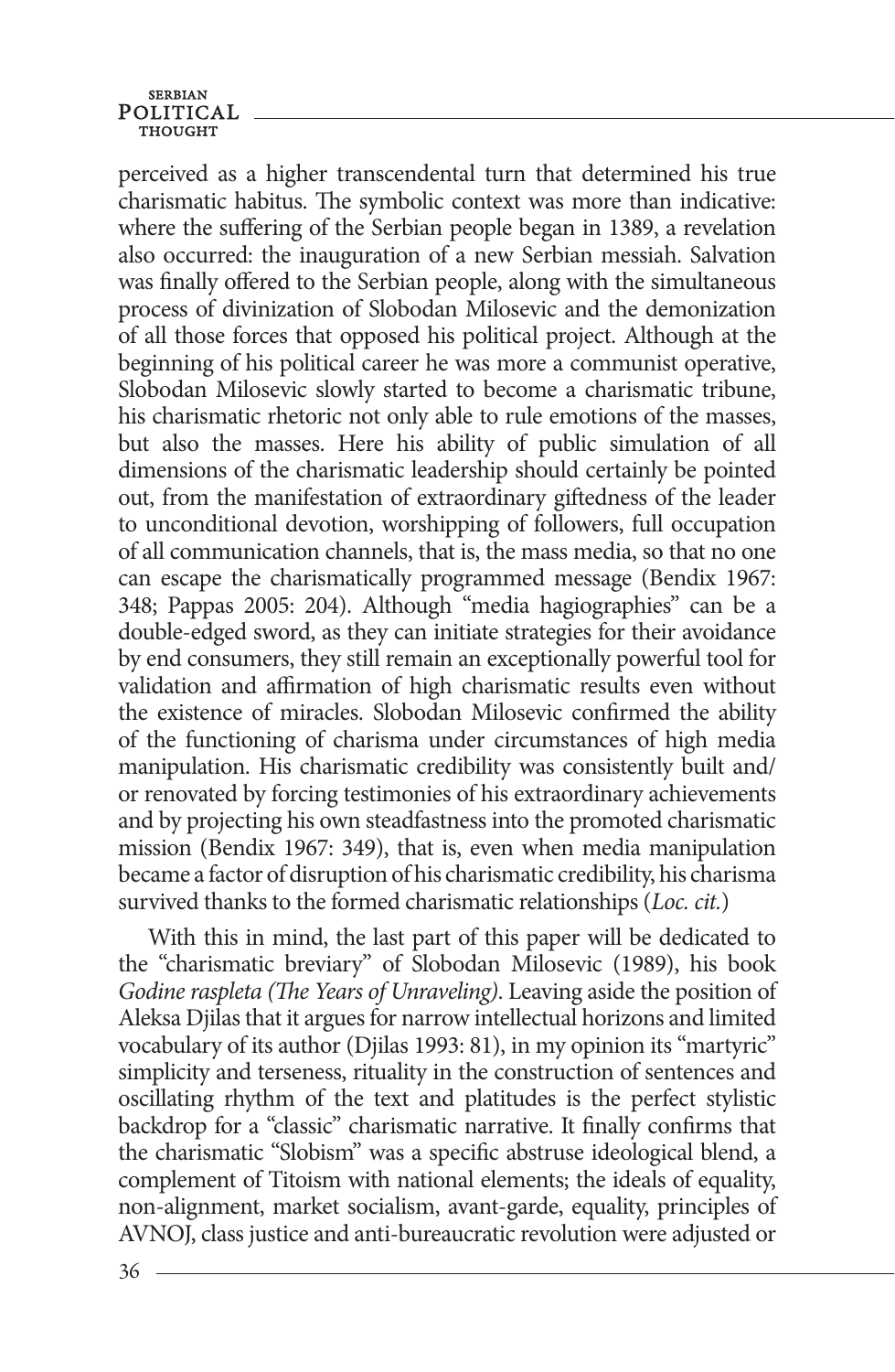replaced with national suffering, national fear for existence, national justice and national predestination. It was a confusing, at times absurd, intellectual setting, a world view politicized by the Memorandum of the Serbian Academy of Sciences and Arts (cf. Mihailovic and Krestic 1995), with the addition of a fanatical devotion to the cult of Josip Broz Tito. In this sense, the charismatic *differentia specifica* of Slobodan Milosevic lies in the fact that he is a self-proclaimed successor of the charisma of Josip Broz Tito and his charismatic community the successor to Yugoslavism.

Although the crisis situation is cited as the structural position that best favors the emergence of charismatic leadership, it is essentially a special form of crisis. In fact, it is a generalized crisis, acute crisis of full intensity, the one (Pappas 2007: 9; Tucker 1968: 743-744): (1) that endangers the whole of the population; (2) that has already occurred or is imminent; and (3) whose expected or actual consequences are substantial or material damage. In this sense, Takis Pappas identifies (*Loc. cit.*) as examples of such a crisis context: regular wars, sudden and violent changes of the political regime and a global economic crisis. About the crisis that he will permanently perpetuate and deepen, in his pre-charismatic stage Slobodan Milosevic said: "The economic crisis has undoubtedly strained the current, and caused new and more pronounced social problems. They are known. They are expressed by a large reduction of both personal and collective consumption; dramatic drop in the standard of some social classes in particular; unemployment; more widespread social differences with reasonable and alarming suspicion that they were not formed on the basis of work and work results, and finally- as in such situations almost regularly happens - by the visible erosion of morality and legality and confusion of moral values (Milosevic 1989: 49)". But in his post-charismatic stage, in addition to continually accentuated crisis, he envisions Serbia "with 10 000 dollars per capita (*Ibidem*: 316)", because "we cannot, either as individuals or as a society, be constantly poor and remain so in the prospects (Ibidem: 266)."

Furthermore, Slobodan Milosevic believes that: "Every nation has that eternal love that warms its heart. For Serbia it is Kosovo. That is why Kosovo will remain in Serbia (*Ibidem*: 275)", and that Serbs, Albanians and Montenegrins will continue to live in Yugoslavia (*Ibidem*: 343). At the same time, "Serbs should return to Kosovo from Smederevo and Kraljevo, and from other regions where they moved to, but they should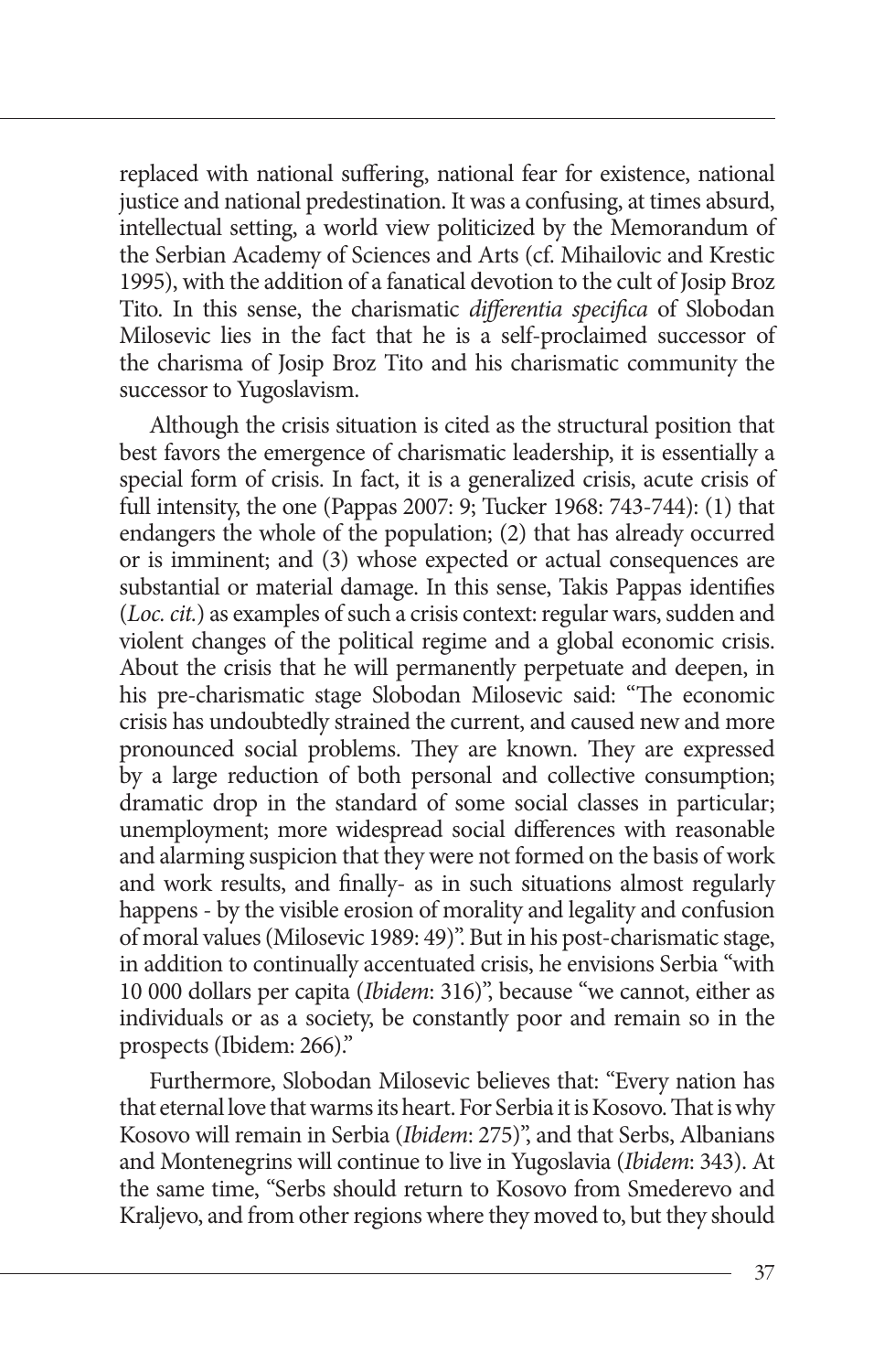# **SERBIAN** POLITICAL

also return to Serbia and from Frankfurt and Vienna. They cannot develop their country by building German and Austrian roads and hospitals (*Ibidem*: 245)". Democracy "in both historical and theoretical meaning" is the establishment of the authority of the working class and all working people (*Ibidem*: 197)". It is certainly contributed to by the fact that "in revolution and war the Serbian people was not led by nationalists, informers and cowards, but communists, members of SKOJ, heroes (*Ibidem*: 183)." Enemies and evil are always at work because dissatisfaction with the Conclusions on Kosovo was expected from separatists, not the participants of the  $8<sup>th</sup>$  Session of the League of Communists of Serbia (*Ibidem*: 170).

Opposition to post-titoistic bureaucracy was best manifested in Vojvodina, that was "an example of how this step was performed at the last moment, how the growing democratic forces of the society stopped, broke the bureaucratic-aristocratic circle that had a tendency towards the strong concentration of economic, political and every other authority in the decreasing circle of individuals (*Ibidem*: 303)." It is, therefore, important to know that: "In Serbia, unity was not established on hatred towards innocent people, but on solidarity with victims of violence (*Ibidem*: 334)", and in that sense "it is a positive, progressive, humane and historically justified unity not only of one nation, but most citizens, and it usually happens when a nation or a society is faced with the need to rectify this injustice (*Ibidem*: 334)." Finally, Slobodan Milosevic sees the solution to the crisis of Yugoslavia in the following way: "On our common future, and particularly the present, we need to agree calmly and friendly, without accusations, without suspicion and without inferior intolerance. There is no doubt that we can. But as long as anyone lives under delusion that someone can impose something on somebody through the so-called balance of power and coalitions, we will not move from a standstill in solving the crisis in Yugoslav society. For solving it through the so-called balance of power ignores the important fact that we are a federation (*Ibidem*: 329-330)."

It did not take long to get from such a formulated pacified narrative to the transparent war discourse. In addition to the clearly discernible transfer of the principle of peaceful coexistence of the Nonaligned Movement to the internal political sphere of self-management agreement, it also contained a latent, rhetorical announcement of an unbridgeable conflict hotspot. The idea of the protection of the socialist-Yugoslav idea, converted to the idea of the protection of Serbian nation, was always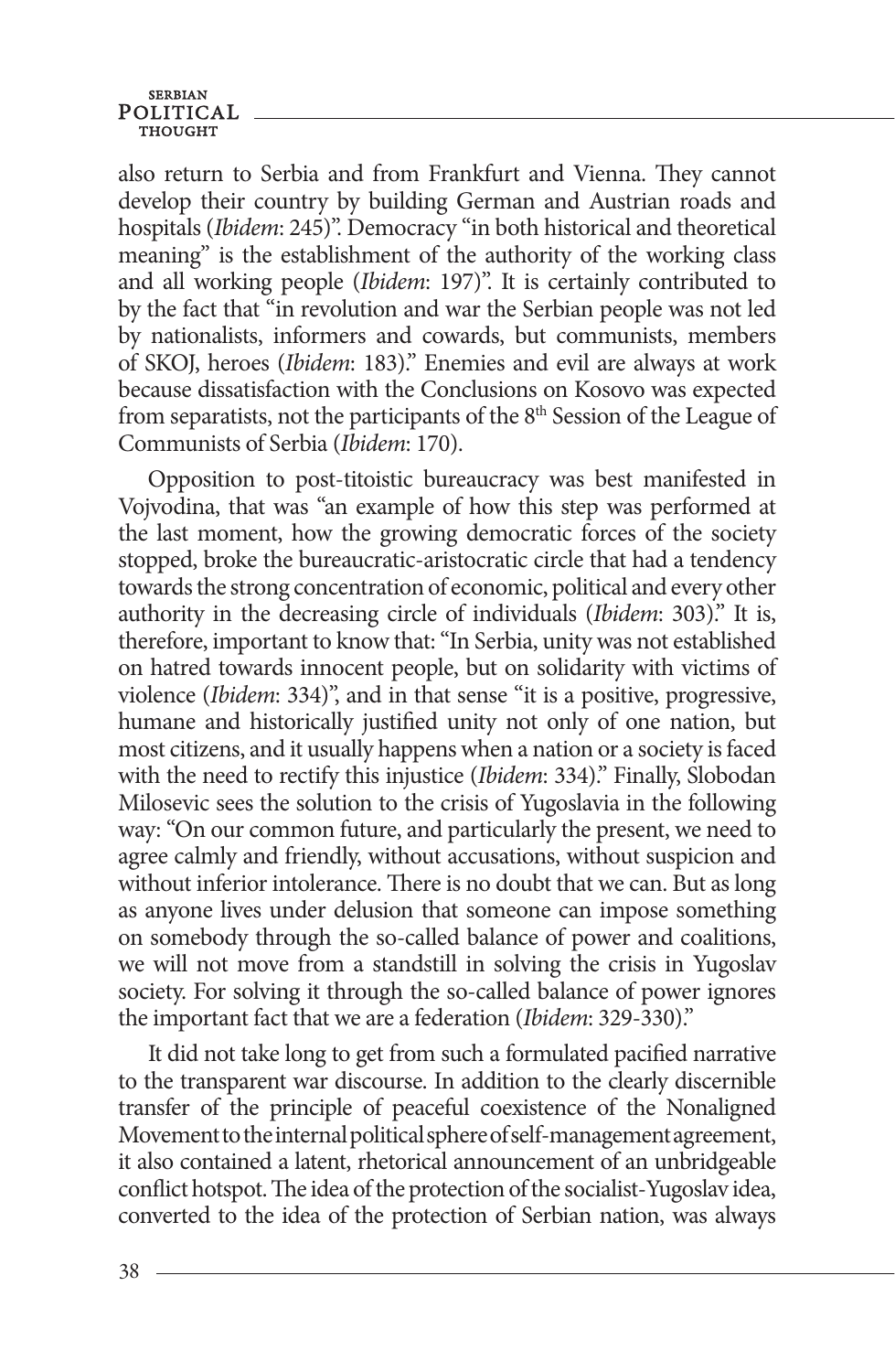accompanied by a "higher" quasi-antinationalistic, that is quasi-class and quasi-socialist, ideological matrix. Essentially related to this was the conceptual formulation of the enemy that was substantially built around the Kosovo myth, and the related set of ideas about the abstract "ultimate" enemy – a high mounted national metaphor of an anonymous, non-concretized enemy (in terms of its perceptual sublimated timeless model), that has to be resisted or Serbian identity will necessarily be lost. As main implications of Milosevic's interpretation of the Kosovo myth on this level I determine: (1) the idea of "heavenly enemy" based on the idea of "heavenly people"; (2) "heavenly enemy" represents something more unjust, making a higher, "diabolical or great injustice" an important prerequisite of all Serbian enemies, they are morally positioned as evil *per se*; (3) "heavenly enemy" is not only a national enemy, it is also evil in general, to beat the enemy would mean to restore justice to the whole Christian world; (4) regarding the fact that Serbian "heavenly people" fights against a "heavenly enemy", it is also a "people of liberation", "liberation people", and a "just people" *a priori*. Let us add to this: (1) the idea of self-importance- due to the fact that Serbian living space has always been in the field of interest of the dominant global powers in the region that have always tended to take away its freedom, Serbs have essentially been at "permanent" war, and have developed a strongly based collective identity; (2) the idea of the importance and sacrifice-Serbs do not wage wars with small, "epigones and satellites" of the great powers, but always with the most powerful, and every victim is justified if it leads to its preservation or struggle for independence; and (3) the idea of "civilization amalgam" and ingratitude of neighboring nations-Serbs always represented the Occident for the Orient and the Orient for the Occident, while those to whom they brought freedom always found reasons to declare them tyrants.

The authoritarian charismatic order of Slobodan Milosevic, regardless of its nationalistic basis, was actually based on instrumentalized mythological constructions of war as an "armageddonic" collision between "capitalism and socialism," "liberalism and social-democracy of the Swedish type", and the final showdown with the new world order, which resulted in treating the nations in the region as indirect champions of great evil who thus became enemies against whom everything is allowed and against whom ruthlessness is asked and requested. The ideal of Milosevic's enemy was an absolute enemy, materialized in the United States and the European Union, clearly marked as global and ultimate evil in a binary moral code, the pole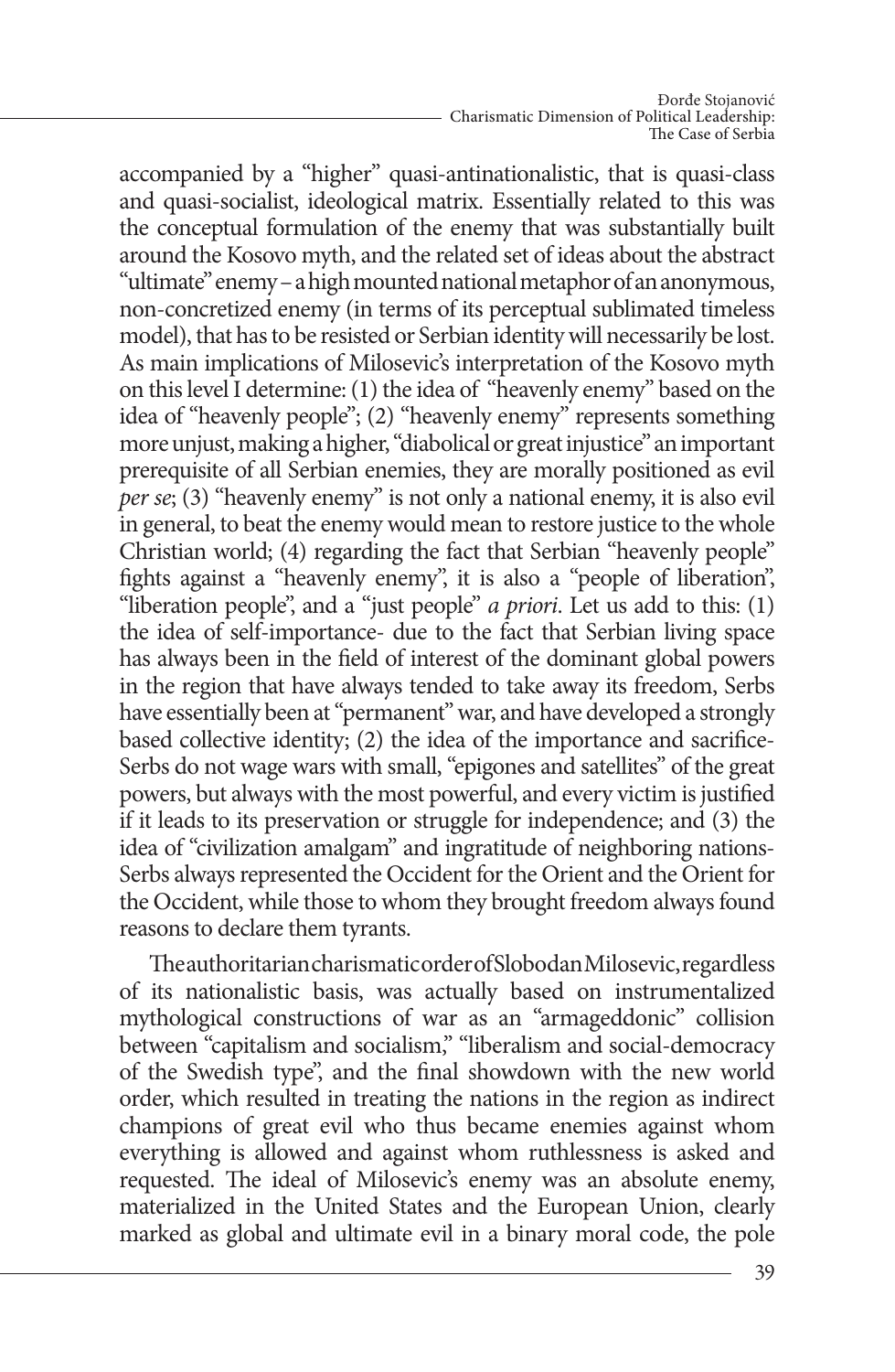of "Milosevic's Serbian good" marked by ideological populist premises based on selective use of history and metaphors of fight against class and neo-colonial oppression, typical of the discourse of the second Yugoslavia. Milosevic's narrative of hatred was made up of emotional pathos, that on symbolic level always inclined toward being anational in explaining all actions that have been taken in the direction of the war (he only protected the rights of Serbs), while his dramatics always implied vengeful rhetoric of a man unfairly attacked by domestic traitors, ustasha-like<sup>2</sup> elements and Islamic fundamentalists. Finally, the path that began at the celebration of 600 anniversary of the Battle of Kosovo in 1989 ended with the loss of that same Kosovo, 11 years later, in an environment defined by mortal enemies.

Things changed with the democratic transformation that took place in Serbia. These transformations can be interpreted from the Weberian and Shilsian perspective. In fact, in modern (mass) democracies, status and functioning of political parties is perhaps the most striking example of possible Weberian installation (institutionalization) of the charismatic principle in the political life of a community. Due to the fact that the position of a party as opposed to an administrative bureaucracy is marked by the absence of coercion, it must win the elections in order to achieve its own goals through extrapolation (appropriation) of state funds and power. Agents of change in the setting of political values of a particular democratic system are, therefore, political leaders and their parties, they are the only ones able to control and alter a particular institutional structure. Those who take an electoral victory are able to legitimize the proclaimed values, first at the charismatic level and later at the legal-rational level, those who fail must wait for the next election cycle. The participation of masses in the political process results in two political arrangements: "democracy with a leader" and "democracy without a leader". The contemporary Serbia can be seen as "democracy" without a leader".

Liberal "democracy without a leader" annuls the competition for fundamental political values, symbolic (political-cultural) frame of a regime, the electoral process is in a "political hibernation", reduced to a public applause, adulation to or manipulation with masses for the sake of state functions or, in other words, of authority, and the problem of

<sup>2</sup> Ustaša **–** a member ofCroatian Revolutionary Movement, fascistand terrorist organization which was active before, during and after World War II.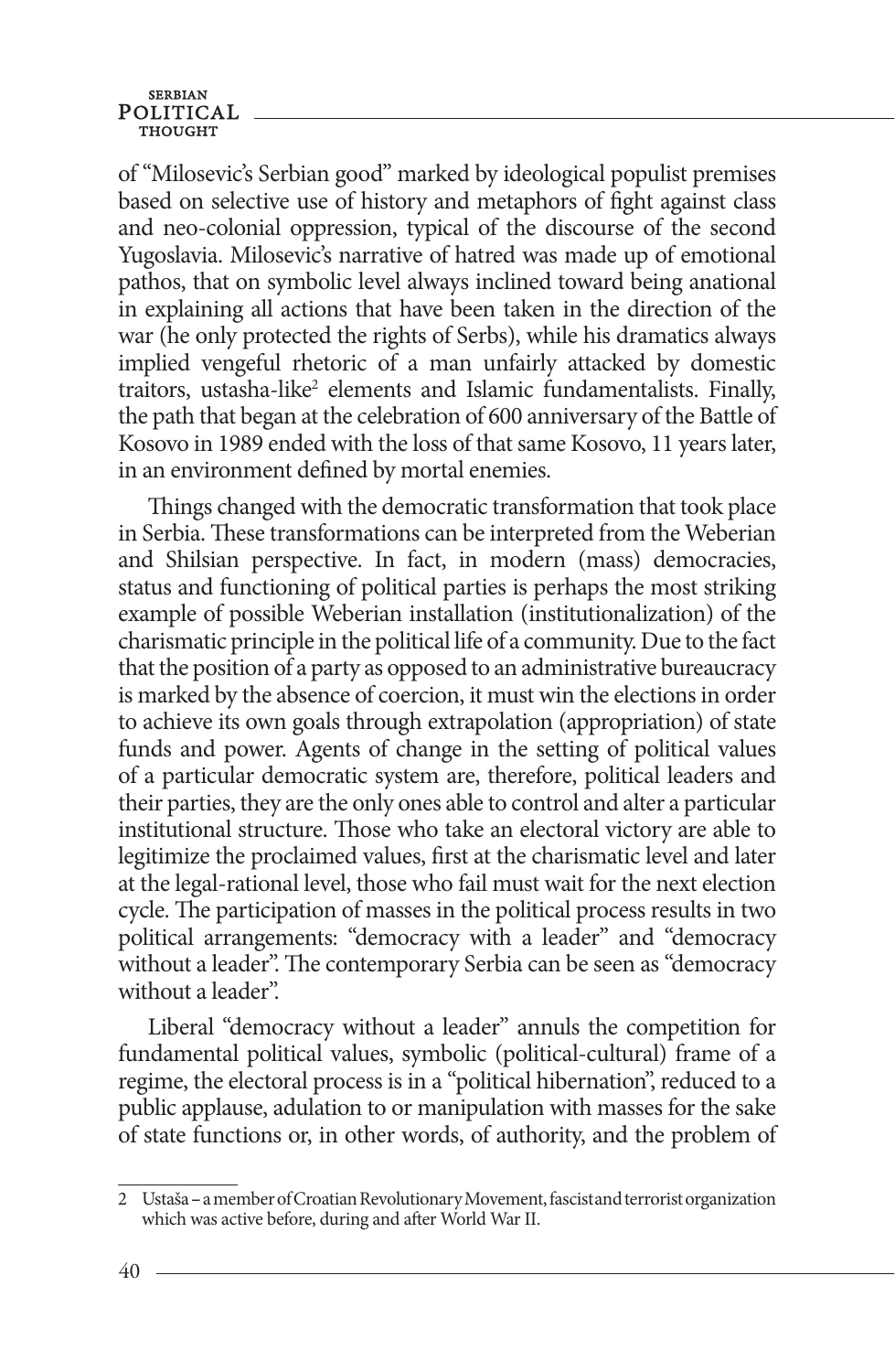accountability is significantly increased. On the one hand, the template of such a position of political charisma implies that every time a (liberal) value structure of a democratic leadership (that is far below the threshold of a revolution, but certainly above the threshold of political reformism) is overlooked, when it is taken as unquestionable in the architecture of democratic systems, the entire democratic model is in danger of bureaucratization, i.e. the value treatment of the bureaucratic system *per se* (this certainly implies the view of democracy as a constant inquiring value and normative concept). On the other hand, this suggests the co-existence of democratically profiled charismatic value and symbolic templates that are in a state of constant competition and even conflict of different charismas in democratic institutionsthe one that has yet to enter the process of routinization and the one that has already been institutionalized, and also the possibility of the emergence of charisma not only in crisis situations but also in the regular functioning of the democratic system.

As mentioned above, Shils' setting suggests that in a complex democratic situation we can speak of someone who gets a larger or smaller amount of charisma by the very act of belonging to a certain institution (and it expresses its closeness to the "transcendent" state of affairs), by the position (higher or lower) or role (significant or more marginal) he/she takes in a certain institution (at that: charisma tends to be spread across the whole institutional distribution of a sociopolitical order) and, independently of the previous two elements that position charismatic principle as value, symbolic and ideological connective tissue of a social-political order, by his/her individually proclaimed and collectively accepted charismatic singularity as a generator of institutional (social and political) changes. In my opinion, such conceptual positioning of charisma in democracies cannot be marked as "obfuscation" of the balance of powers, but as inevitable trait of a democratically acquired authority. When extreme, the state force (coercion) is a democratic legitimate power, if it was partly charismatically (valuably) verified by the will of the people. For Shils, if my interpretation is correct, there is a difference between being charismatic and a charismatic, that is, someone is charismatic for being, for example, a holder of the role of the state president, because the institution of the state president is already charismatic, and because he/ she won the votes of the charismatic electorate or the people (citizens). Anyone who is institutionally charismatic may not be a charismatic,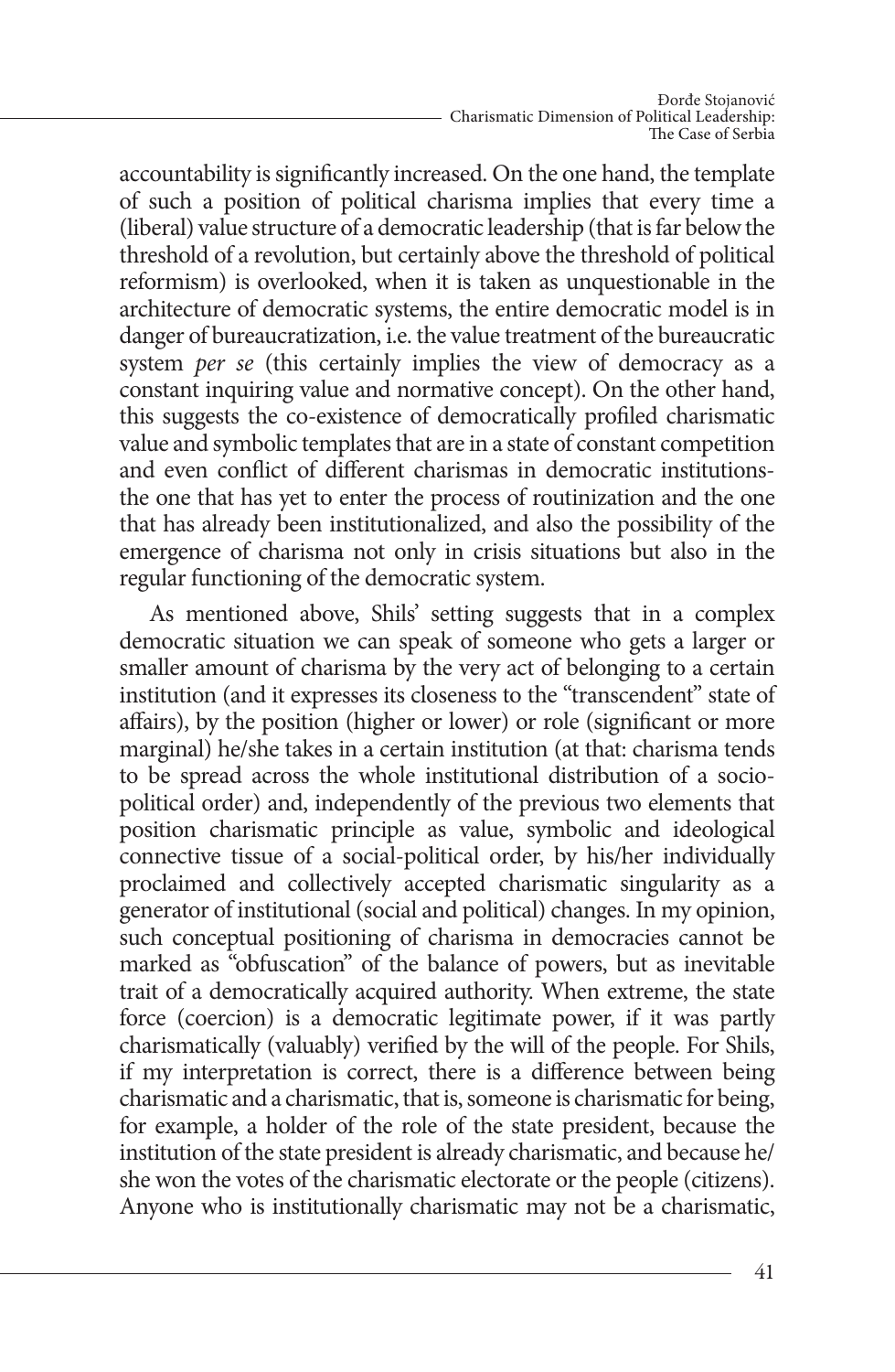## **SERBIAN** POLITICAL

in terms of special giftedness and the change of institutions. For Weber, if we accept the previous distinction, a charismatic precedes being charismatic, that is, the institutionalization or routinization of charisma; charisma is partly cyclical: it ranges from one charismatic to another, with declines in intensity through the process of routinization or institutionalization, but never so it completely disappears as an institutional element.

The current political leadership of Serbia draws its charismatic background almost entirely from the realized democratic metamorphosis on the line of Shils' systemic charismatic matrix. Ergo, the separation of the Serbian Progressive Party from the Serbian Radical Party, led in September 2008 by Tomislav Nikolic, the President of the Republic of Serbia, and Aleksandar Vucic, the First Deputy Prime Minister and Minister of Defence of the Republic of Serbia, and also the European "turn" of Ivica Dacic, the Prime Minister and Minister of Interior of the Republic of Serbia and the former Deputy Prime Minister and Minister of Internal Affairs of the Republic of Serbia in the Government of Mirko Cvetkovic, shouldn't actually be treated as charismatic turning points, acts of individual charismatic "inauguration". The idea is that in the above cases it is the case of the final shift away from "bad" charismatic leaders, negation of radicalistic premises of the "Seseljism" of Vojislav Seselj and the "Slobism" of Slobodan Milosevic, than of promoting new and authentic charismatic figures, of distancing that was more or less a mere political survival tactic. More precisely: it was more of a process of a unique "de-charismatisation", of subversion of charismatic movements whose followers they were, in the direction of the inversion of a personal charismatic potential with the charismatic background of an emerging democratic socio-political context. Such political moves implied a new historical instance in the Serbian political space. It is about a democratic value matrix that axiomatically profiled and postulated a possible cultural and symbolic content of their "pseudocharismatic" manifestation determined by a democratic institutional structure, that is by a democratic political system. At play, therefore, is not a personal charisma or institutional charisma of Weberian provenance, but the identification of a potential personal charismatic code with the democratic systemic charismatic code, Shils' systemic charisma manifested through two narrative, content interventions.

On the one hand, a discursive recoding of enemies is taking place. All efforts for full political consolidation of the former Yugoslav region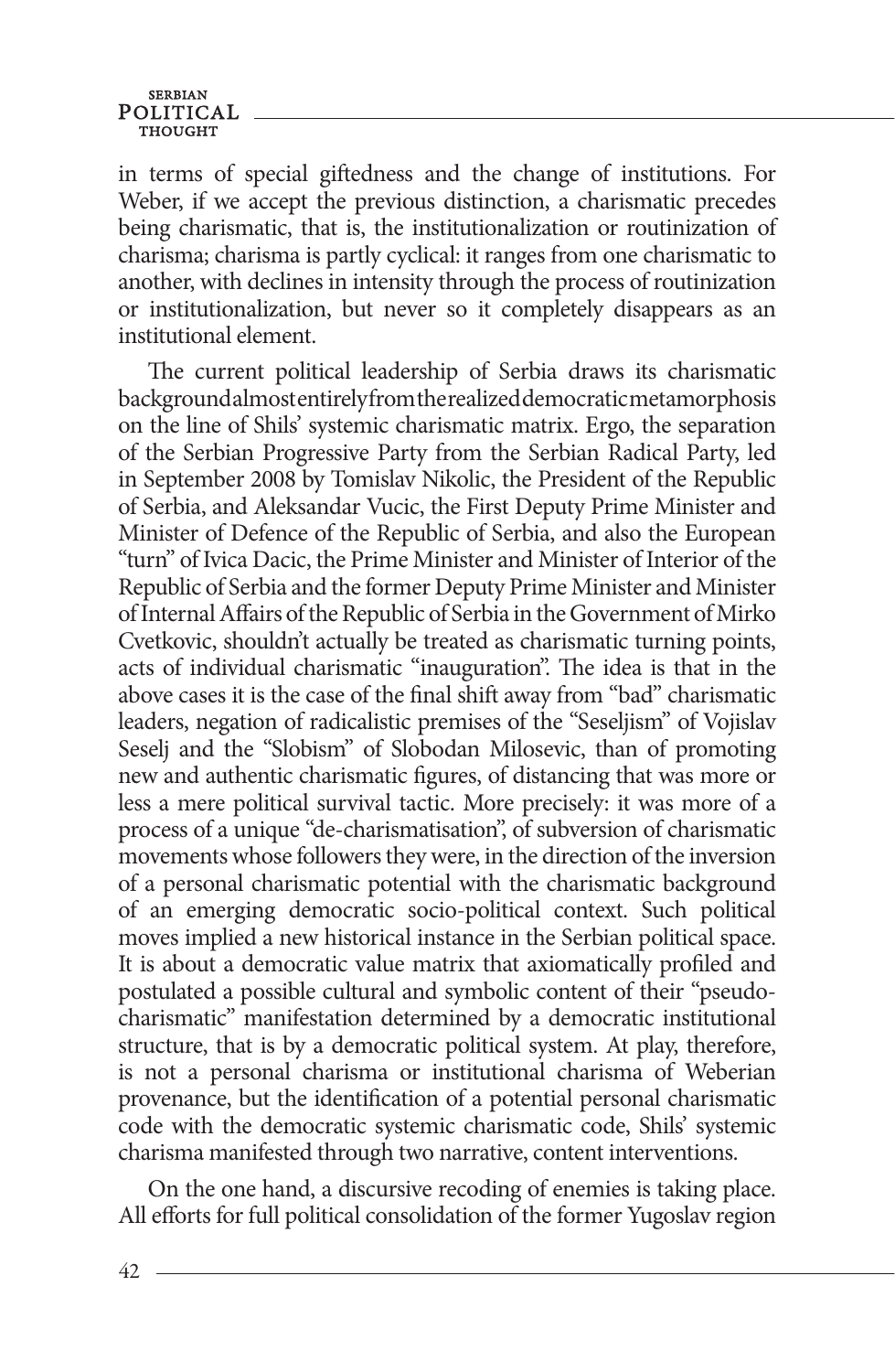are associated with the redefinition of the cultural code of the enemy, subject to promoting national iconography, as a result of persuasive action of still dominant elites of the war era. However, the Serbian political elite, that for the most part accepted the democratic value postulates, has, since the collapse of the regime of Slobodan Milosevic, been focused on the ways for founding relations among the nations of the former Yugoslavia on new assumptions. For this process, that is significantly burdened with war crimes, bombing of Serbia, the departure of Montenegro from the Federal Republic of Yugoslavia and the proclamation of the independence of Kosovo, it can be said that as far as the attribute "evil" appears in the definition of an enemy as a part of the national identity profiling, the likelihood of violence increases, while the syntagm "dangerous enemy" objectifies risk. Ergo, malice, as "pure malice" is deterministic and risk is probabilistic. Danger also creates space for non-violent engagements, and the newly established Serbian perception of the constituent nations of the former Yugoslavia as "absolute or natural enemies" goes toward "normal enemies" or opponents (rivals) with whom it is possible and necessary to negotiate, regardless of any potential disputes and disagreements.

On the other hand, a discursive recoding of corruption is taking place. Even before the authoritarian regime of Slobodan Milosevic Serbia was burdened with the problem of corruption, and the problem has, since the collapse of the former Yugoslavia to the present day, in addition to even more harmful and dangerous phenomenon of the criminalization of politics (most powerfully manifested by instrumentalization of the state for privately profiled objectives-usually through cryptic, parallel power structures located around the very top of the political establishment, and for the sake of a wide range of privileges and illegal preferential treatment), escalated to the level of a widespread trait of daily cultural functioning and cultural transactions of its citizens. When corruption is so widespread, whereby it is known that it is impossible to completely eradicate corruption even in the most organized societies, when it receives the status of a "cultural code" (an "implied public-operative norm"), then the interaction between the state and society, that is maximally freed of corruption and manifests benefits to all, may be slowed down by the fact that individuals fighting against corruption can consider their actions counterproductive- a government freed of corruption can have a negative impact to their employment and status. More or less, the "cleptocratic" setting of the functioning of the Serbian state became a public defect that does not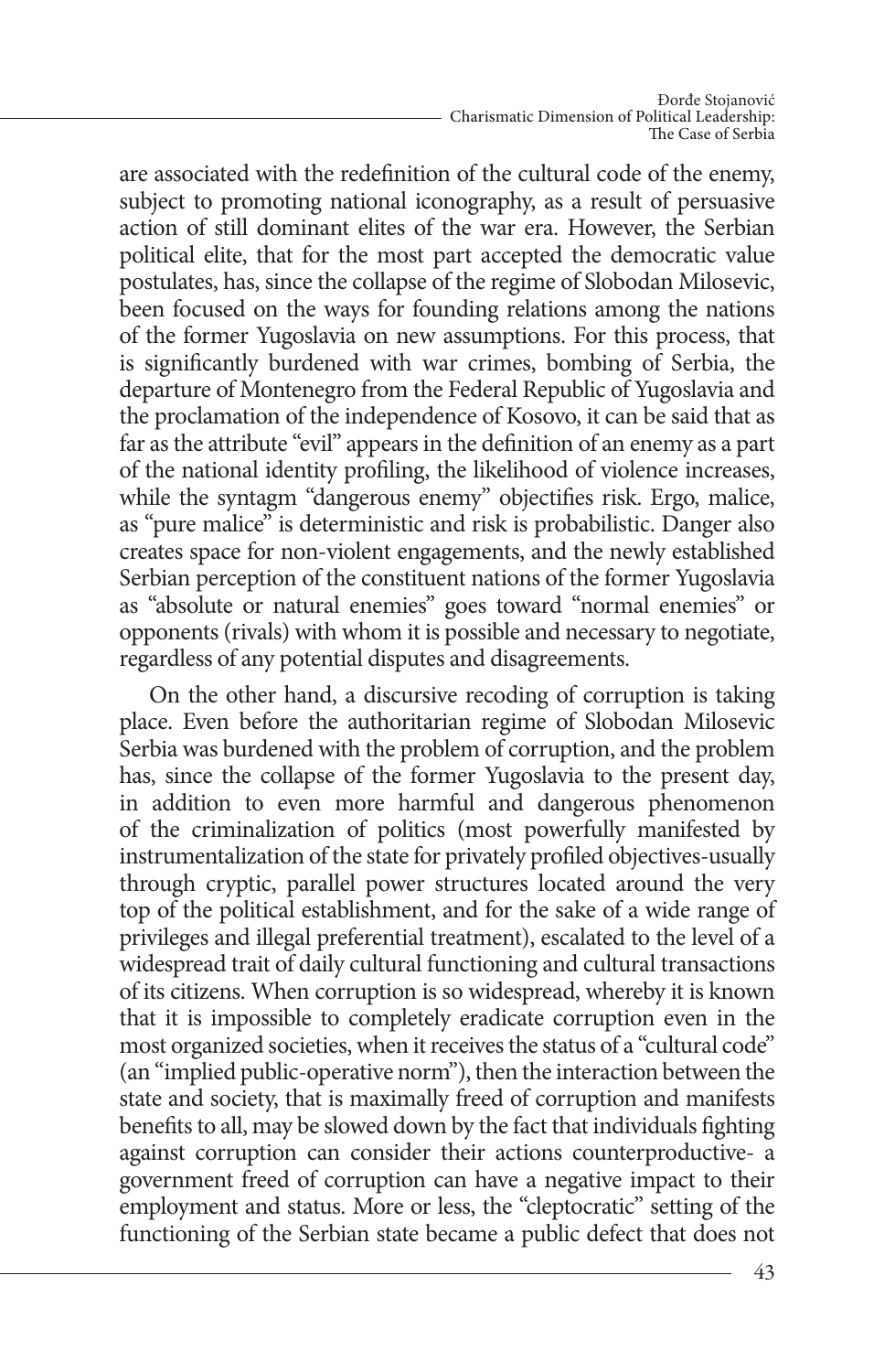# **SERBIAN** POLITICAL

characterize only the nominally powerful, thus associating one of the most important forms of systemic charismatic manifestation with the symbolic deconstruction or "de-culturization" of corruption as the default transactional norm of institutional functioning and everyday life.

# **Conclusions**

It is my opinion that in the case of Slobodan Milosevic there should be no talk about the process of ideological and symbolic creation of genuine charisma, but of the process of ideological and symbolic authentication of charisma. By this process I imply: (1) the possibility that someone who is not a non-institutional figure becomes a truly charismatic leader in the context of an institutionalized charisma; (2) the composition of a new symbolic structure, that will, if not "symbolically destroy", certainly reconstruct the symbolical complex of the routinized charisma that is abandoned; (3) the utilization of institutions with a declining intensity of the institutionalized charismatic authority of Josip Broz Tito, by Slobodan Milosevic, for the purpose of their "reintensification" in the sense of creating a new authentic charismatic leader; (4) the release of "the war charisma" of the apparatchik Slobodan Milosevic through the syncretic ideological merger of nationalism (of low or high intensity) with Titoism; (5) the perpetuation of charismatic qualities, ceremonies and rituals by persistent media manipulation.

Placing the current political leadership of the Republic of Serbia into spotlight, I think that if we accept the general democratic and charismatic foundations as the transformed integrative base of the Serbian society, we cannot register neither the generating of authentic charismatic leaders, nor the appropriation, inheritance of the institutionalized charisma, but the phenomenon of the charismatic stylization of the political leadership. Under the previous I include: (1) the initial "decharismatisation" of personalized (malignant) charismatic movements to which they belonged; (2) the acceptance of the democratic value and symbolic complex and the rejection of the authoritarian radicalistic charismatic apperception of "Seseljism" and "Slobism"; (3) the inversion of the individual element with the systemic "charismatic" code, the attempt of taking the position of the interpreter of the transcendent charismatic order as democratically charismatic; (4) the social and political mobilization of actors by proclaiming a "peace charisma"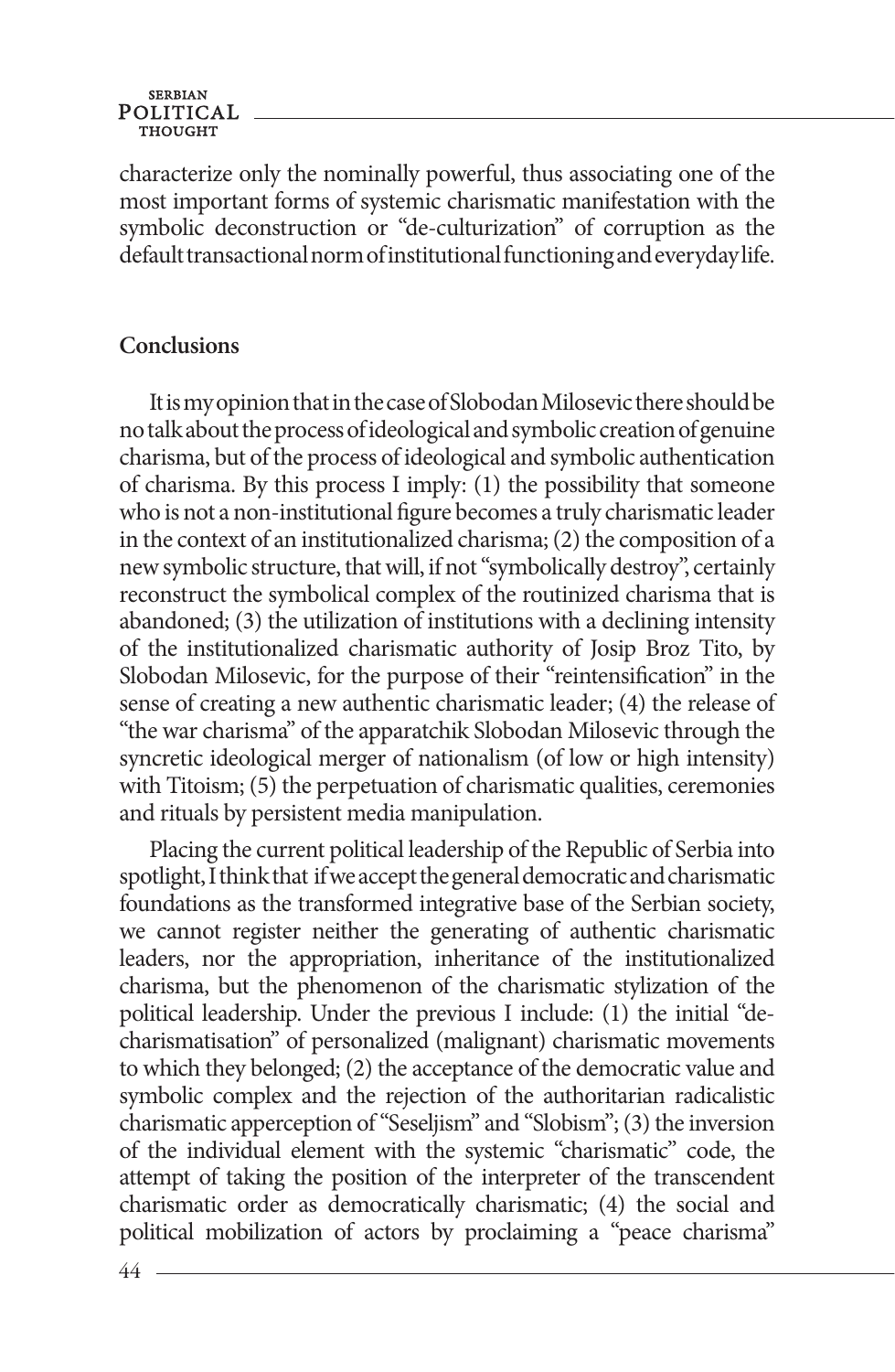manifested through the symbolic and cultural recoding of the narrative of the enemy and the narrative of corruption; and (5) the simulation of a genuine personal charisma, a "pseudo-charismatic" status usually oriented toward the charismatic legitimization extracted from the will of the electorate and supported by media manipulation.

# **Bibliography**

- Allen, K. (2004) *Max Weber: A Critical Introduction.* London: Pluto Press.
- Bendix, R. (1967) "Reflections on Charismatic Leadership". *Asian Survey,* 7(6): 341-352.
- Bendix, R. (1977) *Max Weber: An Intellectual Portrait.* Berkeley: University of California Press.
- Bourdieu, P. (1987) "Legitimation and Structured Interests in Weber's Sociology of Religion." In: Lash, S. and Whimster, S. (eds.) *Max Weber, Rationality and Modernity*. Boston: Allen & Unwin. pp. 119-136.
- Brysk, A. (1995) "Hearts and Minds: Bringing Symbolic Politics Back In". *Polity,* 27(4): 559-585.
- Constans, H. (1958) "Max Weber's Two Conceptions of Bureaucracy." *The American Journal of Sociology,* 63(4): 400-409.

Djilas, A. (1993) "A Profile of Slobodan Milosevic". *Foreign Affairs*, 72(3): 81-96.

- Dow, T. E. (1978) "An Analysis of Weber's Work on Charisma". *The British Journal of Sociology,* 29(1): 83-93.
- Eisenstadt, S. N. (1968) "Introduction". In: Eisenstadt, S. N (ed.) *Max Weber: On Charisma and Institution Building.* Chicago: University of Chicago Press. pp. IX-LVI.
- Friedland, W. H. (1964) "For a Sociological Concept of Charisma". *Social Forces,*  43(1): 18-26.
- Friedrich, C. J. (1961) "Political Leadership and the Problem of the Charismatic Power." *The Journal of Politics,* 23(1): 3-24.
- Gerth, H. H. and Wright Mills, C. (1946) "Introduction". In Gerth, H. H. and Wright Mills, C. (eds.) *From Max Weber: Essays in Sociology.* New York: Oxford University Press. pp. 3-74.
- Gerth, H. H. and Wright Mills, C. (eds.) (1946a) *From Max Weber: Essays in Sociology.* New York: Oxford University Press.
- Giddens, A. (1985) *The Nation State and Violence. Vol. II: A Contemporary Critique of Historical Materialism.* Berkeley: University of California Press.
- House, R. J. and Howell, J. M. (1992) "Personality and charismatic leadership". *Leadership Quarterly*, 3(1): 81-108.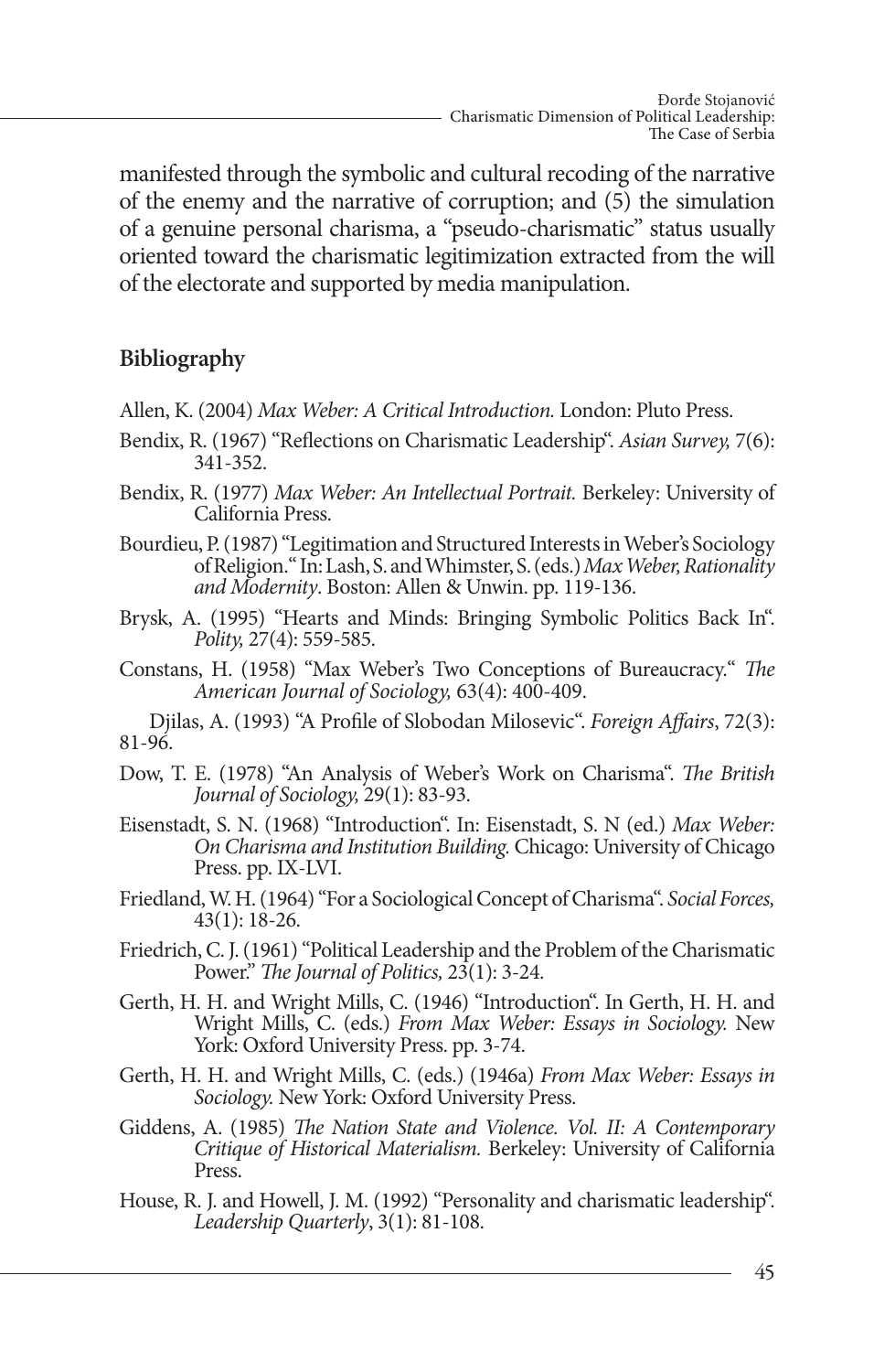- Kalyvas, A. (2002) "Charismatic Politics and Symbolic Foundations of Power in Max Weber". *New German Critique,* 85: 67-103.
- Kim, S. (2004) *Max Weber's Politics of Civil Society.* Cambridge: Cambridge University Press.
- Kuljuc, T. (1995) "Tito: nacrt sociološko-istorijskog istraživanja (Tito: An Outline for Socio-Historical Research)". *Srpska politička misao*, 2(1): 49-90.
- Kuljic, T. (2009) *Oblici lične vlast sociološko-istorijska studija o ideologiji i organizaciji uticajnih evropskih oblika lične vlasti od antike do savremenog doba (Forms of Personal Power- Socio-Historical Study of the Ideology and Organization of Influential European Forms of Personal Power from Antiquity to Modern Times)*. Beograd: Službeni glasnik.
- Lalich, J. A. (2004) *Bounded Choice: True Belivers and Charismatic Cults.*  Berkeley: University of California Press.
- LeBor, A. (2004) *Milosevic: A Biography.* New Haven: Yale University Press.
- Memorandum Srpske akademije nauka i umetnosti (*Memorandum of The Serbian Academy of Science and Arts*) (1986) Helsinški odbor za ljudska prava u Srbiji [online]. Available at: http://www.helsinki.org.rs/ serbian/doc/memorandum%20sanu.pdf [accessed on 03. 12. 2013.].
- Mihailovic, K. and Krestic, V. (1995) *Memorandum of The Serbian Academy of Science and Arts: Answer to Criticisms.* Belgrade: Serbian Academy of Sciences and Arts.
- Milosevic, S. (1989) *Godine raspleta (The Years of Unraveling)*. Beograd: Beogradski izdavačko-grafički zavod.
- Nida, E. A. and Louw, J. P. (1992) *Lexical Semantics of the Greek New Testament.* Atlanta: Scholars Press.
- Oommen, T. K. (1967) "Charisma, Social Structure and Social Change". *Comparative Studies in Society and History*, 10(1): 85-99.
- Pappas, T. S. (2005) "Shared culture, individual strategy and collective action: explaining Slobodan Milosevic's charismatic rise to power". *Southeast European and Black Sea Studies,* 5(2): 191–211.
- Pappas, T. S. (2007) "Political charisma and liberal democracy". Paper presented at the conference "*Political Leadership: A Missing Element in Democratic Theory*". European Consortium for Political Research (ECPR) Joint Sessions, Helsinki, Finland, 07-12. 05. 2005.
- Potts, J. A. (2009) *History of Charisma.* Houndmills: Palgrave Macmillan.
- Riggio, R. E. and Riggio, H. R. (2008) "Social Psychology and Charismatic Leadership". In Hoyt, C. L., Goethals, G. R. and Forsyth, D. R. (eds.) *Leadership and Psychology. Vol. I: Leadership at the Crossroads.* London, Praeger, pp. 30-45.
- Shils, E. (1958) "Tradition and Liberty: Antinomy and Interdependence". *Ethics,*  68(3): 153-165.